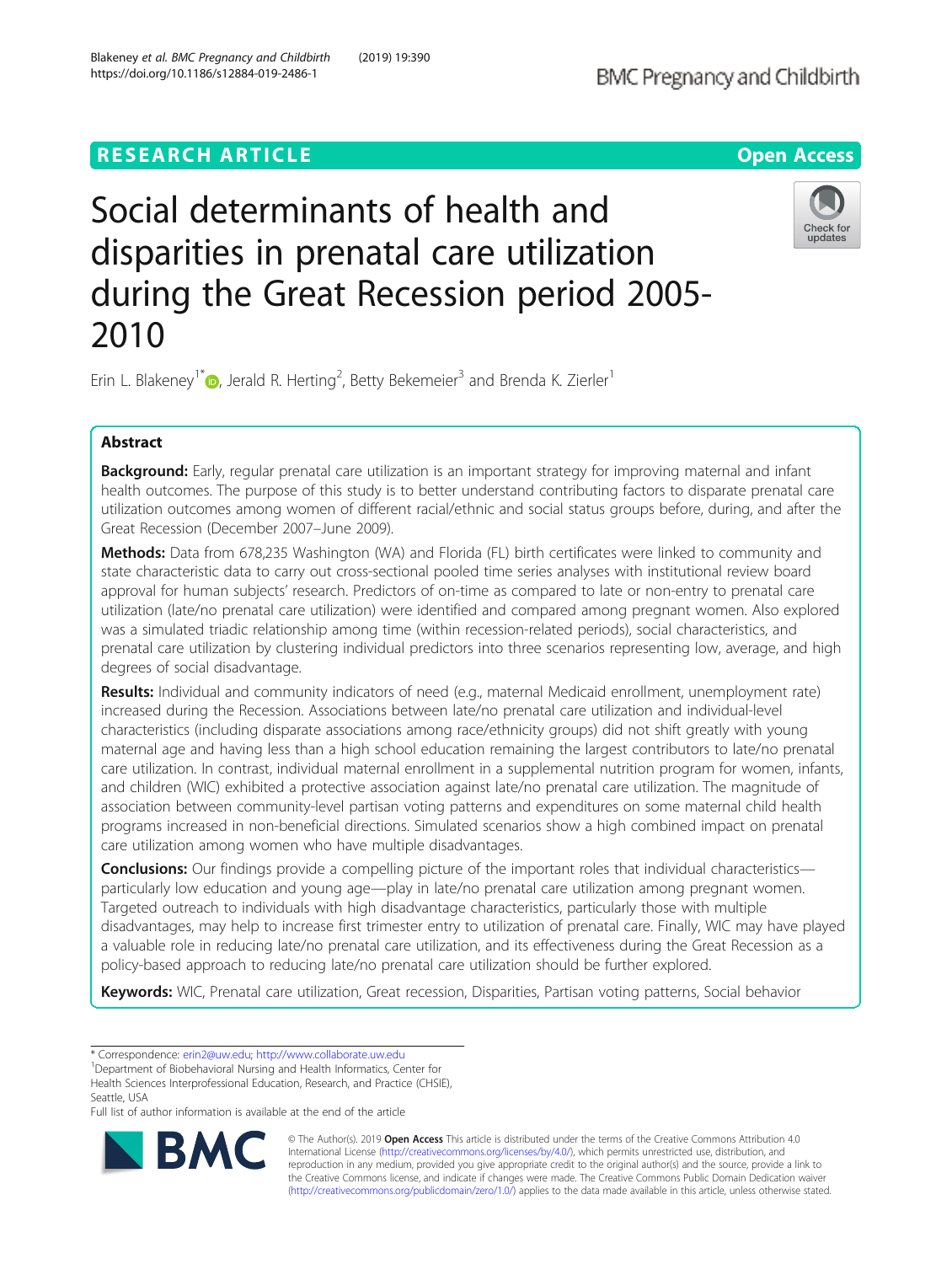### Background

During the Great Recession in the United States (U.S.), indicators of need—such as the percent of children in poverty, unemployment rates, and consumer distress increased [\[1](#page-18-0)–[3\]](#page-18-0). Historically, Black and Hispanic populations have had higher rates of unemployment compared to Whites, and during and after the Great Recession these disparate rates were maintained [\[4](#page-18-0)]. All ethnic groups experienced increases in unemployment during the Great Recession, but Blacks continued to have the highest unemployment rates, Whites had the lowest, and Hispanics fell between the two [\[4](#page-18-0)]. At the same time, community-level safety net resources, including many maternal and child health programs provided by local community health departments (LHDs), experienced cuts which may have contributed to increased difficulties among pregnant women in accessing prenatal care —particularly during the earlier phases of the Great Recession and before federal stimulus funds became available [[5](#page-18-0)–[7](#page-18-0)].

Early (within the first trimester) and regular PNC is known to be an important strategy for improving health outcomes for mothers and infants [\[8,](#page-18-0) [9\]](#page-18-0). Improved birth weight and decreased risk of preterm delivery are two of the most significant benefits of early and ongoing utilization of prenatal care [[9,](#page-18-0) [10\]](#page-18-0). Infants born to women who do not receive prenatal care are three times more likely to have a low birth weight and five times more likely to die than infants born to mothers who receive prenatal care [\[11,](#page-18-0) [12](#page-18-0)]. Improved infant health outcomes associated with early utilization of prenatal care have both quality of life and cost implications. Average medical costs for a premature or low birth weight infant during the first year of life are about \$55,393, whereas annual costs for a newborn without complications averages \$5085 [\[13\]](#page-19-0).

Racial/ethnic disparities in timing of entry to prenatal care utilization are well documented and persistent in the U.S.—despite improvements in recent years and national attention to disparity elimination as a primary goal of the U.S. Department of Health and Human Services (DHHS) Healthy People program [[8](#page-18-0), [14](#page-19-0)]. Disparities are widely recognized to be complex and multi-faceted at many levels. Their existence ranges from differences that are apparent at the individual level to health outcomes that represent macro-social differences in political ideologies and wealth distribution [\[15,](#page-19-0) [16](#page-19-0)]. Previous research has found that persistent disparities associated with prenatal care utilization are predominantly related to social determinants of health including social circumstances, access to medical care, and behavioral patterns [\[17](#page-19-0)].

Changes in individual and community resources during the Great Recession raise questions as to whether existing disparity relationships—defined as differences in rates of early (first trimester) as opposed to late/no entry to prenatal

care utilization among different socioeconomic groups might also be influenced. During a recession in the early 1980's, Fisher, LoGerfo, and Daling [\[18\]](#page-19-0) found increases in late entry to prenatal care utilization in Washington (WA) State. In that study, the authors found specific increases among those who resided in low income census tracts (compared to high); however they did not explore differential increases among race/ethnicity groups [\[18\]](#page-19-0). Using established methods for analyzing disparities [[19](#page-19-0)–[21](#page-19-0)], we also recently found rates of late/no prenatal care utilization increased among some groups during the Great Recession (December 2007–June 2009) in WA and Florida (FL) [\[22](#page-19-0), [23](#page-19-0)]). For example, our study showed that prior to the Great Recession, 15.3% of White and 20.9% of Black mothers in WA received late or no prenatal care. During the Great Recession, rates of late/no prenatal care utilization increased for both groups—to 17.4 and 28.4%, respectively. The steeper increase among Black mothers yielded a 26.8% increase in disparity in outcomes in relation to White mothers [[22\]](#page-19-0). We have also confirmed the presence of prenatal care utilization outcome disparities in WA and FL (the same study population used in this study) among groups defined by race/ethnicity and other social status characteristics (e.g., education, insurance status, age, marital status) [\[22](#page-19-0), [23](#page-19-0)].

As a result of these preliminary findings and questions, the purpose of this study was to better understand contributing factors to disparate prenatal care utilization outcomes among women of different racial/ethnic & social status groups before, during, & after the Great Recession (December 2007–June 2009). Our hypothesis was that both individual and social characteristics would play important roles in whether and when pregnant women accessed prenatal care (within the first trimester as opposed to after the first trimester or not at all (late/no prenatal care utilization)) and that relative contributions of community/social characteristics would change during the course of the recession as these inputs varied based on the economy and investments in maternal and child health programs.

### Methods

### Study design

In this study we assembled and linked a variety of individual and community-level indicators to better understand factors contributing to disparities in timing of entry to prenatal care utilization among women of different racial/ethnic backgrounds and social status groups before, during, and after the Great Recession (2005–2010). Predictors of entry later than first trimester, including non-entry to prenatal care utilization were identified and compared using a crosssectional pooled time series design. Particular attention was focused on indicators that may have changed during the Recession, such as unemployment rate, partisan voting patterns, or per capita local health department (LHD)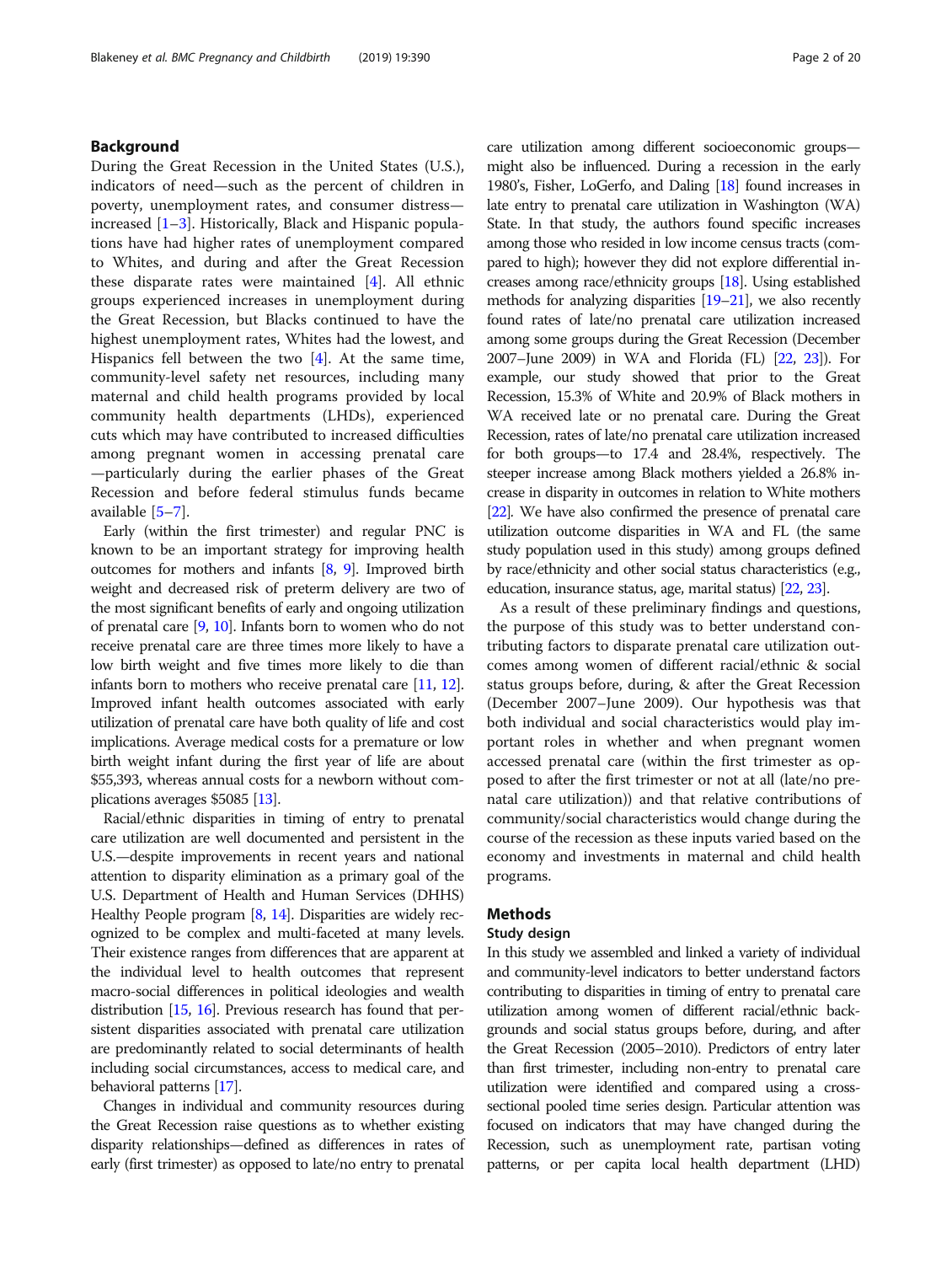<span id="page-2-0"></span>expenditures on a supplemental nutrition program for women, infants, and children (WIC) and other maternal child health programs (Table 1).

Three recession-related time periods were defined as (1) Baseline Period #0 before the Recession (January 2005–March 2007), (2) Recession Period #1 (December 2007–June 2009—as officially defined by the National Bureau of Economic Research) [\[6](#page-18-0)], and (3) Recession Period #2 (July 2009–December 2010) [[22\]](#page-19-0). Per this definition, Recession Period #2 encompasses the months and years after the official Recession Period (#1) during which community-level economic indicators such as unemployment continued to be elevated above baseline (Period #0) levels [[4](#page-18-0), [33](#page-19-0), [34](#page-19-0)].

In a second analytic phase, we examined a simulated triadic relationship among time, degree of social disadvantage, and late/no entry to prenatal care utilization during three recession-related time periods among pregnant women of different race/ethnicity groups to compare predicted probabilities of late/no prenatal care utilization for three representative scenarios of social disadvantage ("high,"

"average," and "low"). The measures and rationale for each of the scenarios were informed by theory and existing research are further described below in "measures" and Table [2.](#page-3-0)

### Data and study population

De-identified data from all birth certificates from WA and FL for the years 2005–2010 were retrieved through datasharing agreements with the Departments of Health (DOH) in FL and WA with institutional review board approval from the University of WA and the FL State Department of Health. These states were selected for inclusion as both experienced a tremendous downturn in economic markers during the Great Recession and both had comparable LHD expenditure data available for the study time period  $[3, 5, 6, 32-34]$  $[3, 5, 6, 32-34]$  $[3, 5, 6, 32-34]$  $[3, 5, 6, 32-34]$  $[3, 5, 6, 32-34]$  $[3, 5, 6, 32-34]$  $[3, 5, 6, 32-34]$  $[3, 5, 6, 32-34]$  $[3, 5, 6, 32-34]$  $[3, 5, 6, 32-34]$  $[3, 5, 6, 32-34]$ . The LHD and community data derive from publicly available datasets and have been incorporated into recent maternal and child healthfocused studies [\[26,](#page-19-0) [32\]](#page-19-0). Individual birth certificates were linked to county/Local Health Jurisdiction (LHJ)/LHD

| Covariate Level                                                         | Covariate Name/Description                                                                                                                                                                                                                                                                                                                                                                                                                                                                                                                                                                                                                                                                                                                                   |
|-------------------------------------------------------------------------|--------------------------------------------------------------------------------------------------------------------------------------------------------------------------------------------------------------------------------------------------------------------------------------------------------------------------------------------------------------------------------------------------------------------------------------------------------------------------------------------------------------------------------------------------------------------------------------------------------------------------------------------------------------------------------------------------------------------------------------------------------------|
| Individual                                                              | • Race/ethnicity: non-Hispanic White (White), Hispanic White (Hispanic),<br>non-Hispanic Black (Black) <sup>a</sup><br>• Maternal age<br>• Marital status (Married/Unmarried)<br>• Mother foreign-born (Yes/No)<br>• Maternal education (Less than HS; HS Diploma or GED; some college<br>not assessed (age $<$ 20 years))<br>• WIC (maternal WIC enrollment) (Yes/No)<br>• Maternal insurance status (e.g., Medicaid or private insurance).                                                                                                                                                                                                                                                                                                                 |
| Community <sup>b</sup><br>(at the LHJ level unless otherwise indicated) | • Core Based Statistical Area (CBSA) (metropolitan, micropolitan, or rural)<br>• Community poverty (binary variable, 1 for LHJs with highest percentage<br>(top 1/3) of residents age 0-17 in poverty in each state, 2 for lower number<br>of residents age 0-17 in poverty (non-poor LHJs)<br>• Partisan Voting Patterns: Percent of voters voting Republican (vs. Democrat or<br>Independent) in the 2004 and 2008 presidential elections <sup>c</sup><br>• Gini coefficient (2000 census; measure of income distribution/inequality (0-1),<br>larger number > inequality), measuring levels of income inequality<br>• Per Capita General and Family Practitioner MDs/LHJs (for years 2005, 2008, 2010)<br>• Per capita LHJ unemployment rate <sup>d</sup> |
| Expenditure <sup>e</sup>                                                | • Total LHD expenditures<br>• WIC expenditures<br>• Family Planning (FP) expenditures<br>• Maternal/Infant/Child/Adolescent (MICA) services expenditures<br>• 2MCH--Combined expenditures for 2 MCH services (FP and MICA) <sup>†</sup>                                                                                                                                                                                                                                                                                                                                                                                                                                                                                                                      |
| State                                                                   | • State-level dummy variables were created for WA and FL to capture any state-level differences.                                                                                                                                                                                                                                                                                                                                                                                                                                                                                                                                                                                                                                                             |

a<br>Race/ethnicity groups were defined using data from two separate variables (maternal race and maternal ethnicity) to create a 3-category combined race/ethnicity variable

b<br>Dommunity level covariates were selected based on previous research or for which social determinants of health theories suggest a plausible association to maternal and child health (MCH) outcomes in the context of the Recession [\[16](#page-19-0), [17,](#page-19-0) [24](#page-19-0)–[32](#page-19-0)]

c The partisan voting patterns measure was intended to act as a proxy for differences in political orientation at the community level as previous research has identified Republican voters as less likely than Democrats to perceive that there are people in the United States who encounter access to care issues and are less likely to support public health reform [\[27](#page-19-0)]

dIndividual unemployment data were not available

e LHD-specific per capita expenditure data were included in the preliminary model as the Recession yielded widespread reports of budget cuts to LHDs [\[7\]](#page-18-0). Per capita rates were calculated using total LHJ population as a denominator. Differences in fiscal years between WA and FL were reconciled by assigning FL's FY to the earlier year (e.g., FL FY 2005–2006 associated with WA FY 2005)

<sup>f</sup>MICA [[25,](#page-19-0) [31\]](#page-19-0) represents a composite of similar expenditure categories for WA and FL LHDs that includes comparable intervention activities among LHDs in both states—e.g., home visiting, prenatal health programs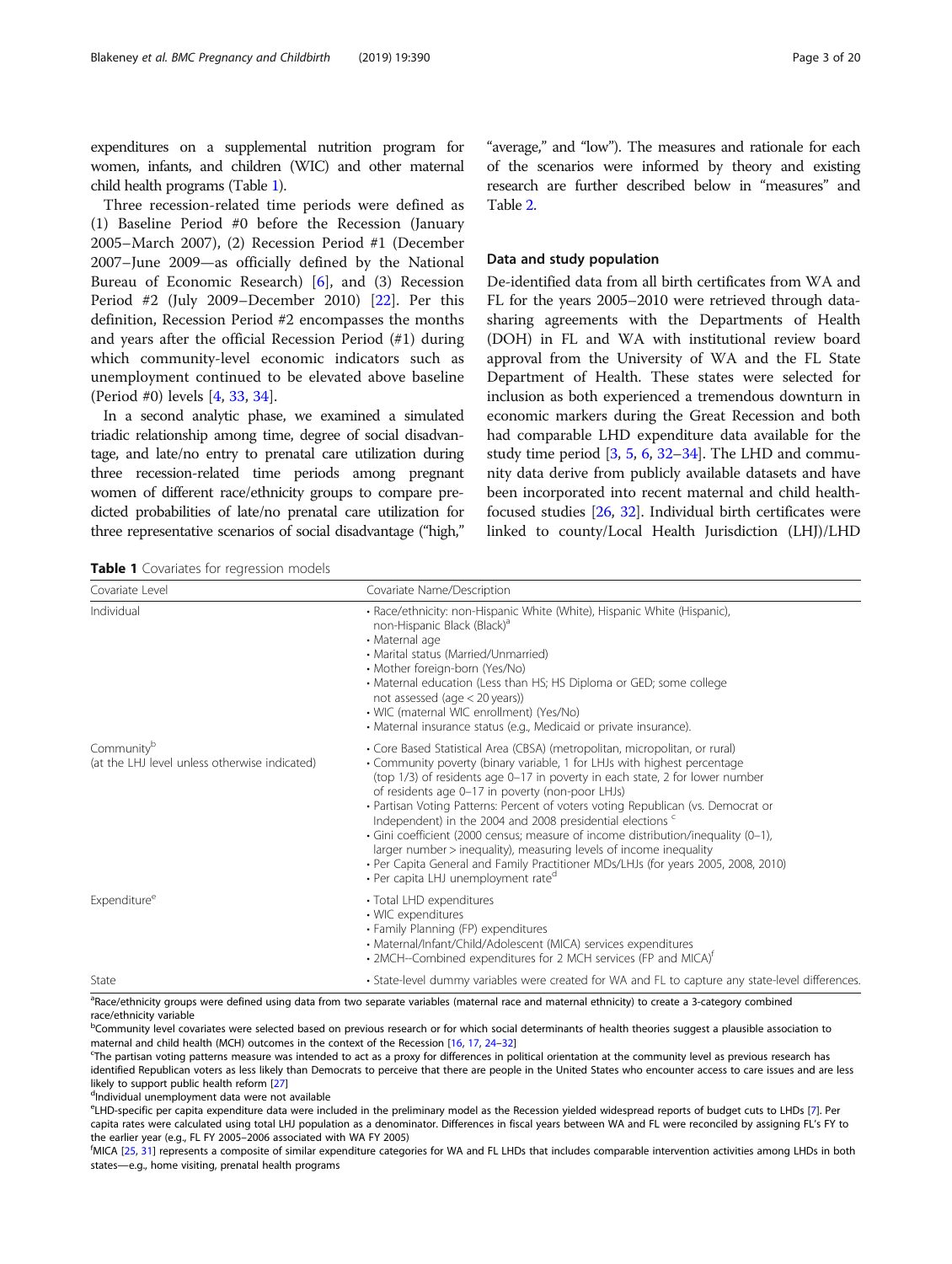|                      | Low Disadvantage Maternal age 30-34 years old, married, not foreign-born, at least some college education, private insurance.           |
|----------------------|-----------------------------------------------------------------------------------------------------------------------------------------|
| Average              | Maternal age 25-29, not foreign-born, at least some college education.                                                                  |
| High<br>Disadvantage | Maternal age 15–19 years old, foreign-born, not married, having less than a HS education, without insurance at the time of<br>delivery. |

### <span id="page-3-0"></span>Table 2 Social Disadvantage Status Characteristic Constellations

Characteristics representative of an "average" scenario were defined based on majority (modal) population characteristics Not all possible characteristics included in scenarios (e.g., maternal age 20–24) as they were defined to represent extreme ends of the social advantage/disadvantage spectrum

data using maternal county of residence. All data were cross-sectional and secondary.

The study population consisted of 678,235 individual pregnant women having their first singleton live birth (492, 691 in FL; 185,544 in WA) who resided in the 102 LHJs in WA and FL. Non-first time births were excluded to reduce the issues of repeated measures if women had more than one birth during the study period as linking of maternal data between years was not possible. Multiple births were also excluded (only singletons were kept) as multiple births are associated with increased risk of preterm birth, low birth weight, and infant mortality. LHJs follow county lines in FL and in WA, and in WA, three LHJs were comprised from multiple counties. The study was limited to women whose infants had complete birth certificate information on race/ethnicity, maternal county of residence, and timing of entry to prenatal care utilization. For all individual level variables included in this analysis missing-ness was less than 1.0% with the exception of payment source for delivery which was 0.51% in FL and 2.70% in WA (1.11% overall) and maternal WIC utilization which was missing 1.23% of the time in FL and 9.34% of the time in WA (overall miss $ing = 3.48\%).$ 

### Measures

Predictors for the main outcome of entering prenatal care during as compared to after the first trimester of pregnancy (or not at all) were examined. To measure this outcome, a binary variable, based on continuous birth certificate data, was created with "0" indicating those who entered prenatal care during the first trimester and "1" indicating those who entered prenatal care after the first trimester of pregnancy, or who did not utilize prenatal care at all. The authors chose to combine late and non-entry to prenatal care utilization to be parsimonious and to focus the analysis on characteristics of women who entered prenatal care during the first trimester care (the widely accepted standard of care) as compared to those who entered late or not at all. Covariates were selected based on conceptual and previous research linking them to maternal and child health outcomes—individual, community and LHD expenditure measures and state dummy variables were included. Table [1](#page-2-0) provides a complete list of these covariates and related literature supporting their incorporation.

To facilitate estimation of combined effects of social disadvantage during the second part of the analysis, individual characteristics found to be related to late/no prenatal care utilization were grouped into scenarios representative of low, average, or high social disadvantage (Table 2)  $[35]$  $[35]$ . The authors chose to do this as people have multiple identities and risks [[16](#page-19-0), [17\]](#page-19-0). While complex, this step helps to capture the additive (cumulative) impacts of relative advantage or disadvantage. Characteristics representative of an "average" scenario were defined based on majority (modal) population characteristics in the study population. Not all possible characteristics included in scenarios (e.g., maternal age 20–24) as they were defined to represent extreme ends of the social advantage/disadvantage spectrum in the United States.

The low social disadvantage scenario was specified with characteristics associated with "best" outcomes in a previous study using similar data [\[22](#page-19-0)]. In our regression models these groups were the referents. The average disadvantage scenario was defined based on majority/modal population characteristics. Fewer characteristics were defined for the average scenario as there was not a clear majority with regard to marital status and insurance type at the time of delivery. The high disadvantage scenario was defined as those individual-level characteristics most associated with late/no prenatal care utilization. In this scenario, while maternal age < 14 is the age most highly associated with late/no prenatal care utilization, we substituted maternal age 15–19 as it occurs much more frequently and is also associated with increased risk and poor outcomes.

### Analysis

We carried out analyses in two phases (1) regression model specification to identify predictors of late/no entry to prenatal care utilization for each recession-related period; and (2) estimation of predicted probabilities for race/ethnicity groups for the three social disadvantage scenarios (low, average, and high) at Recession Periods #0, #1, and #2.

### Phase 1: Regression model specification

Using a pooled cross-sectional time series design, multivariate linear probability regression models (LPMs) were estimated to identify which covariates were predictive of late/no prenatal care utilization for the total study population (WA + FL) during Recession Periods #0, #1, and #2. LPMs were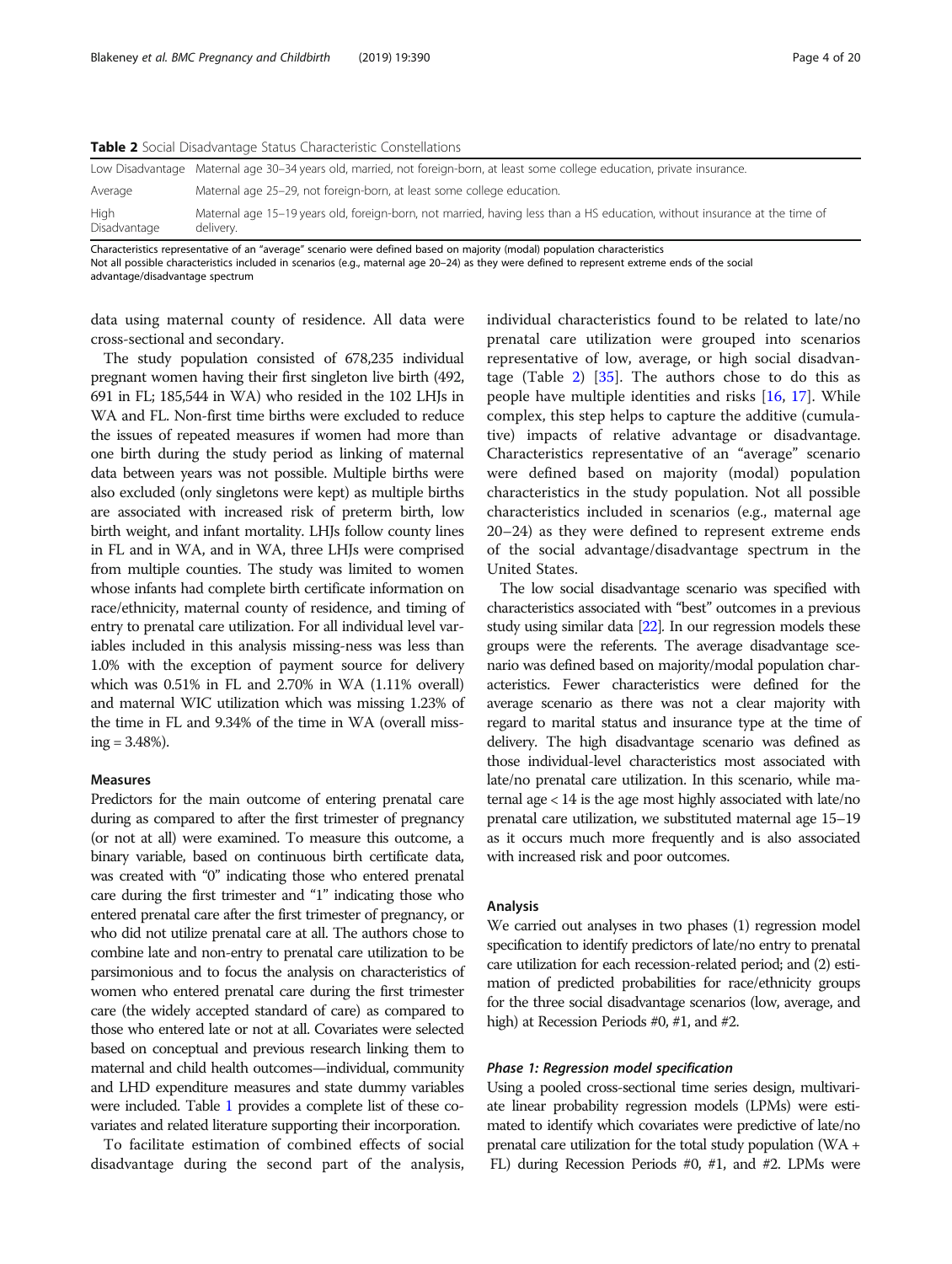chosen to allow for more readily interpretable results of both analytic phases; results from logistic regression models are similar and are provided in Appendix 2 in Table 8. Models were adjusted first for individual, then community, and finally LHD expenditure covariates described above and in Table [1.](#page-2-0) We conducted all analyses using STATA version 12 [[36\]](#page-19-0). Clustering of individuals within LHJs was addressed using robust standard errors (SEs), correcting for effects of geographically clustered [[37\]](#page-19-0) and for the inherent heteroscedasticity in LPMs. Entry to prenatal care utilization by definition occurs at some point during the nine-month course of pregnancy—because of this proximate relationship, no time lags were introduced into the economic data. A value of  $P < .05$  was used to establish statistical significance. Model specification included running models with each of the available LHD expenditure variables. Final preferred model selection was informed by comparing results of Akaike Information Criteria (AIC) and Bayesian Information Criteria (BIC) tests for specified models with the lowest AIC/BIC selected [\[38](#page-19-0)].

### Phase 2: Calculation of predicted probabilities for three social disadvantage scenarios

Following regression modeling, in the second analytic phase, we estimated the predicted probability an individual has of late/no prenatal care utilization given a set of fixed characteristics using the post-estimation margins command in Stata [\[37](#page-19-0), [39\]](#page-19-0). Values for individual covariate characteristics were set for each of the three social disadvantage scenarios—low, average, and high—and predicted probabilities of late/no prenatal care utilization were calculated for White, Black, and Hispanic subpopulations. This approach facilitated practical interpretation of the combined effects of social status characteristics that tend to cluster together along the range of social advantage/disadvantage. In these calculations, non-specified variables were assessed at their actual observed values [[37](#page-19-0), [39](#page-19-0)]. Predicted probability of late/ no prenatal care utilization was estimated for the total study population as well as for each state by specifying state dummy variables within scenarios.

### Results

### Profile of women who entered PNC late and summary of economic indicators

The characteristics of the study population are presented in Table [3.](#page-5-0) Women who entered prenatal care late or not at all (compared to those who entered in the first trimester) were younger (twice as likely to be teenagers), less likely to be married, slightly more likely to be foreign-born, and (of those who could have finished high school) almost twice as likely to have less than a high school (HS) education (9.49% vs. 5.11%). They were also nearly twice as likely to be on Medicaid and had a higher rate of WIC utilization.

During the study period, unemployment increased dramatically in both states (Table [4](#page-6-0)). FL unemployment rates more than doubled by Period #1 and then tripled by Period #2 from baseline. In WA, unemployment increased, but not as dramatically—from 5.14% (SD 0.94%) at baseline to 6.61% (SD 2.20%) during Period #1 and to 9.71% (SD 1.54%) during Period #2. WIC enrollments and Medicaid as a proportion of payers also increased in both states, but more in FL than in WA for both indicators. Per capita LHD expenditures varied widely in both states, but mean expenditures had an overall trend toward decreased per capita spending for family planning (FP) and for a composite of maternal/infant/child/ adolescent (MICA) service lines [\[26](#page-19-0), [32](#page-19-0)]. We also combined FP and MICA to create the 2MCH expenditure variable (combined expenditures for two maternal and child health (MCH) services —FP and MICA) in our regression models (Table [1](#page-2-0)) in both states over the course of the study period. Among LHDs in FL, per capita 2MCH expenditures decreased from \$8.79 (SD \$5.67) during the baseline period to \$8.18 (SD \$5.54) during Period #1 and to \$7.84 (SD \$5.11) during Period #2. In contrast to LHD decreases in 2MCH expenditures, WIC expenditures among LHDs generally increased during the study period in both states—from \$4.10  $(SD = $1.98)$  during the baseline period to  $$4.55$   $(SD = $2.30)$ during Period #1 and  $$5.02$  (SD =  $$2.60$ ) during Period #2.

### Phase 1: Regression models results within and between periods

Table [5](#page-7-0) summarizes the results of all final models (for Recession Periods #0, #1, and #2).. Only minor variations in coefficient magnitudes were found among individual-level categorical characteristics within model steps or across study periods. For example, the difference in probability of late/no prenatal care utilization for Black mothers (compared to the White reference group) was positive during all steps and periods and increased only slightly over time (from 0.032 to 0.037). All individual-level coefficients were positive with the exception of maternal WIC enrollment—which exhibited a relatively stable negative coefficient (− 0.010 to − 0.012). The largest magnitude individual-level predictors were young age (age < 14 and to a lesser degree age 15–19) and having less than a HS education. Those aged 14 years and younger had a 0.259 to 0.262 greater probability of late/no prenatal care utilization compared to the referent group (age 30–34), while those age 15–19 had a 0.087 to 0.097 greater probability of late/no prenatal care utilization than the referent group. Women who had less than a HS education had a 0.061 to 0.084 greater probability of late/no prenatal care utilization compared to women with at least some college. Having Medicaid or being uninsured (self-pay) were also significant positive predictors during both Recession Periods #1 and #2, but not during the Baseline Period.

Three continuous community level variables were significantly associated with late/no prenatal care utilization: (1)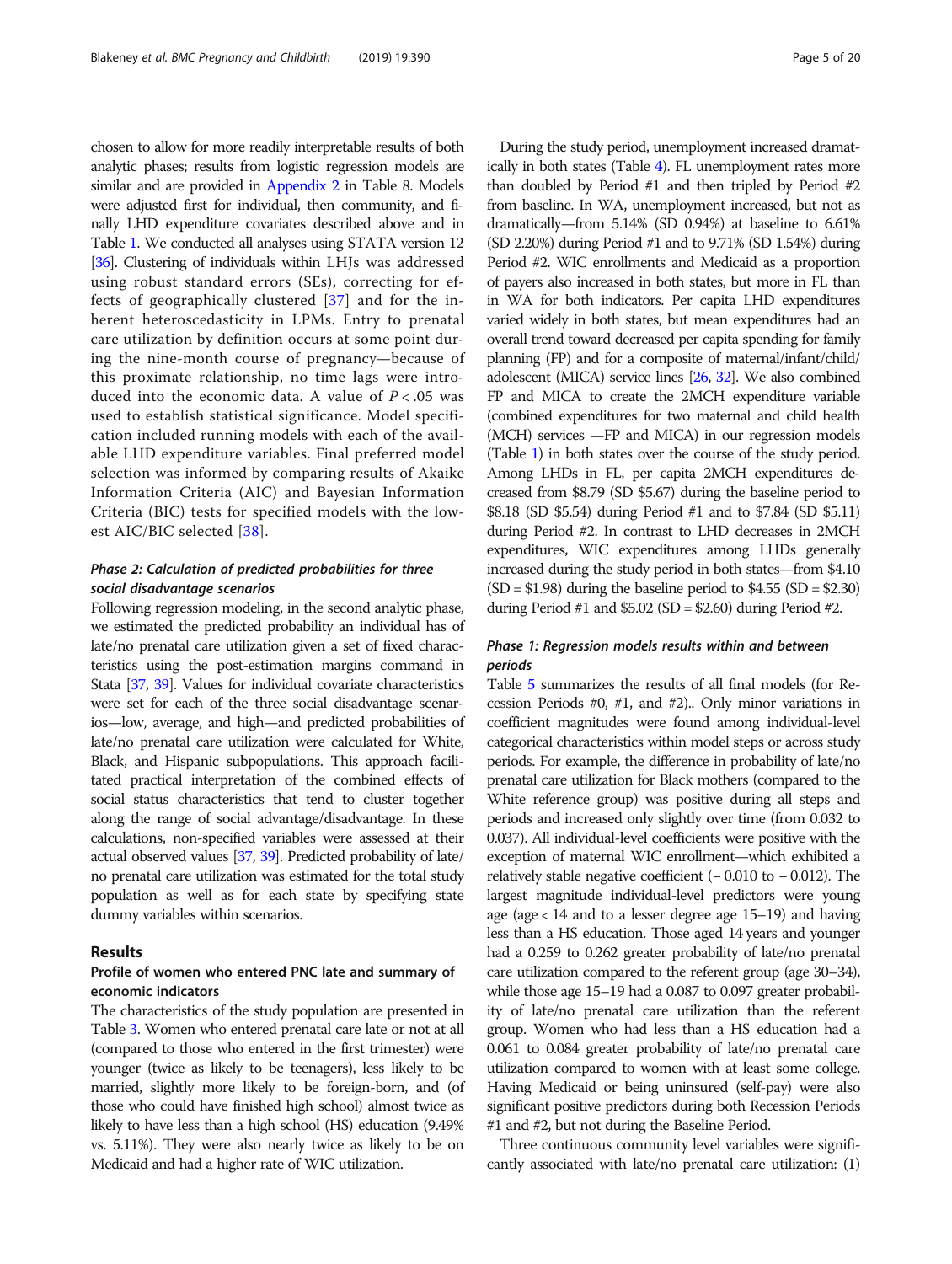<span id="page-5-0"></span>

| timing of entry to prenatal care utilization (for entire study period) <sup>a,1</sup><br>Table 3 Comparison of demographic and perinatal ch           |                                                     |                                                        |                                                    |                                                         |                                                        | naracteristics: study population for FL, WA, total study population, and United States (n/% unless otherwise indicated) by |                                                                                             |
|-------------------------------------------------------------------------------------------------------------------------------------------------------|-----------------------------------------------------|--------------------------------------------------------|----------------------------------------------------|---------------------------------------------------------|--------------------------------------------------------|----------------------------------------------------------------------------------------------------------------------------|---------------------------------------------------------------------------------------------|
|                                                                                                                                                       | FL Late Entry<br>$n = 100,471$<br>(17.79%)<br>n (%) | Entry $n = 457,510$<br>FL Non-Late<br>(82.2%)<br>n (%) | WA Late Entry<br>$n = 40,037$<br>(18.87%)<br>n (%) | Entry $n = 169,938$<br>WA Non-Late<br>(81.12%)<br>n (%) | Total Late Entry<br>$n = 140,508$<br>(18.30%)<br>n (%) | Entry $n = 627,448$<br>Total Non-Late<br>(81.70%)<br>n (%)                                                                 | births unless otherwise<br>$n = 1,703,921$ (first<br>U.S. (2008) <sup>b</sup><br>indicated) |
| Mother's Age                                                                                                                                          |                                                     |                                                        |                                                    |                                                         |                                                        |                                                                                                                            |                                                                                             |
| Mother's Age, years (mean, SD)                                                                                                                        | 22.67 (SD 5.91)                                     | 25.78 (SD 6.11)                                        | 23.46 (SD 5.70)                                    | 26.40 (SD 5.97)                                         | 5.86)t-test: $p =$<br>$22.90(SD =$<br>0.00             | $25.95$ (SD = 6.08)t-<br>test: $p = 0.00$                                                                                  | Total births: 25.1(--) <sup>c</sup>                                                         |
| Number and proportion of Teenage Births (< 19) as<br>component group of total study population <sup>9</sup>                                           | 35,443 (35.28)                                      | 75,930 (16.60)                                         | 11,211 (27.99)                                     | 22,762 (13.39)                                          | 46,654 (33.20)                                         | 98,692 (15.73)                                                                                                             | 354,897 (20.8) <sup>b</sup>                                                                 |
| Mother's Race/Ethnicity                                                                                                                               |                                                     |                                                        |                                                    |                                                         |                                                        |                                                                                                                            |                                                                                             |
| Non-Hispanic White                                                                                                                                    | 48,306 (15.24)                                      | 268,648 (84.76)                                        | 22,117 (16.15)                                     | 114,856 (83.85)                                         | 70,423 (15.51)                                         | 383,504 (84.49)                                                                                                            | 952,478 (55.90) <sup>b</sup>                                                                |
| Hispanic White <sup>e</sup>                                                                                                                           | 16,215(24.31)                                       | 50,483 (75.69)                                         | 8231 (27.77)                                       | 21,408 (72.23)                                          | 24,446 (25.38)                                         | 71,891 (74.62)                                                                                                             | 360,966 (21.18) <sup>b</sup>                                                                |
| Non-Hispanic Black                                                                                                                                    | 26,975 (24.75)                                      | 82,009 (75.25)                                         | 1998 (25.87)                                       | 5725 (74.13)                                            | 29,205 (24.83)                                         | 87,734 (75.17)                                                                                                             | 244,340 (14.34) <sup>b</sup>                                                                |
| Maternal SES                                                                                                                                          |                                                     |                                                        |                                                    |                                                         |                                                        |                                                                                                                            |                                                                                             |
| Foreign-Born Mother                                                                                                                                   | 32,233 (32.08)                                      | 135,358 (29.58)                                        | 6518 (16.27)                                       | 25,177 (14.81)                                          | 38,751 (27.58)                                         | 160,535 (25.58)                                                                                                            | Total births: -- (24.00) <sup>9</sup>                                                       |
| Married (Mother)                                                                                                                                      | 28,598 (28.47)                                      | 241,714 (52.84)                                        | 16,860 (42.27)                                     | 110,142 (64.95)                                         | 45,458 (32.39)                                         | 351,856 (56.11)                                                                                                            | Total births: 2,523,146<br>$(59.35)^9$                                                      |
| High School Education as component group of total study<br>Number and proportion of Births those with less than<br>population <sup>h</sup>            | 9795 (9.79)                                         | 23,558 (5.17)                                          | 3505 (8.75)                                        | 8406 (4.94)                                             | 13,300 (9.49)                                          | 31,964 (5.11)                                                                                                              | Total births:-(20.00)                                                                       |
| Medicaid Birth                                                                                                                                        | 53,180 (62.88)                                      | 181,290 (39.62)                                        | 21,392 (53.52)                                     | 51,180 (30.22)                                          | 84,572 (60.22)                                         | 232,470 (37.08)                                                                                                            | Total births 1,715,957<br>$(40.08)$ <sup>1</sup>                                            |
| WIC Utilization                                                                                                                                       | 65,434 (66.20)                                      | 202,041 (44.72)                                        | 19,779 (54.55)                                     | 52,869 (34.32)                                          | 85,213 (63.07)                                         | 254,910 (42.08)                                                                                                            | Total births: 2,432,006<br>$(57.25)^{k}$                                                    |
| <sup>a</sup> All categoric variables were tested with chi-square and found to be significant at p < 0.00 level<br><sup>b</sup> source: reference [35] |                                                     |                                                        |                                                    |                                                         |                                                        |                                                                                                                            |                                                                                             |

source: reference [\[36\]](#page-19-0)

dU.S. data define teens as age 10–19

 this represent ALL Hispanic White ethnicity mothers (except Cuban) report cites 2004 data

ef

 report cites 2004 data source: reference [[39](#page-19-0)]

ם a

hFor age > 20 in WA and FL; unclear of definition related to age in cited material related to U.S. population

source: reference [\[40](#page-19-0)]

 $j$  denominator = 4,280,854; source: reference  $[41]$  $[41]$  $[41]$ 

infants in 2008 (up to their first birthday); source: reference [[42](#page-19-0)]

Missing data: This analysis was limited to birth certificates with certificates with complete information on race/ethnicity, maternal county of residence, and timing of entry to PNC. For all individual level data missingne 1.09% with the exception of payment source for delivery which was 0.51% in FL and 2.70% in FL and 2.70% in FL and 2.11% of the time in WA (1.11% of the time in WA (1.11% of the time in WA (1.11%) and 9.34% of the time in W (overall missing  $=$  3.48%) (overall missing  $=$  3.48%)  $\ge$   $-$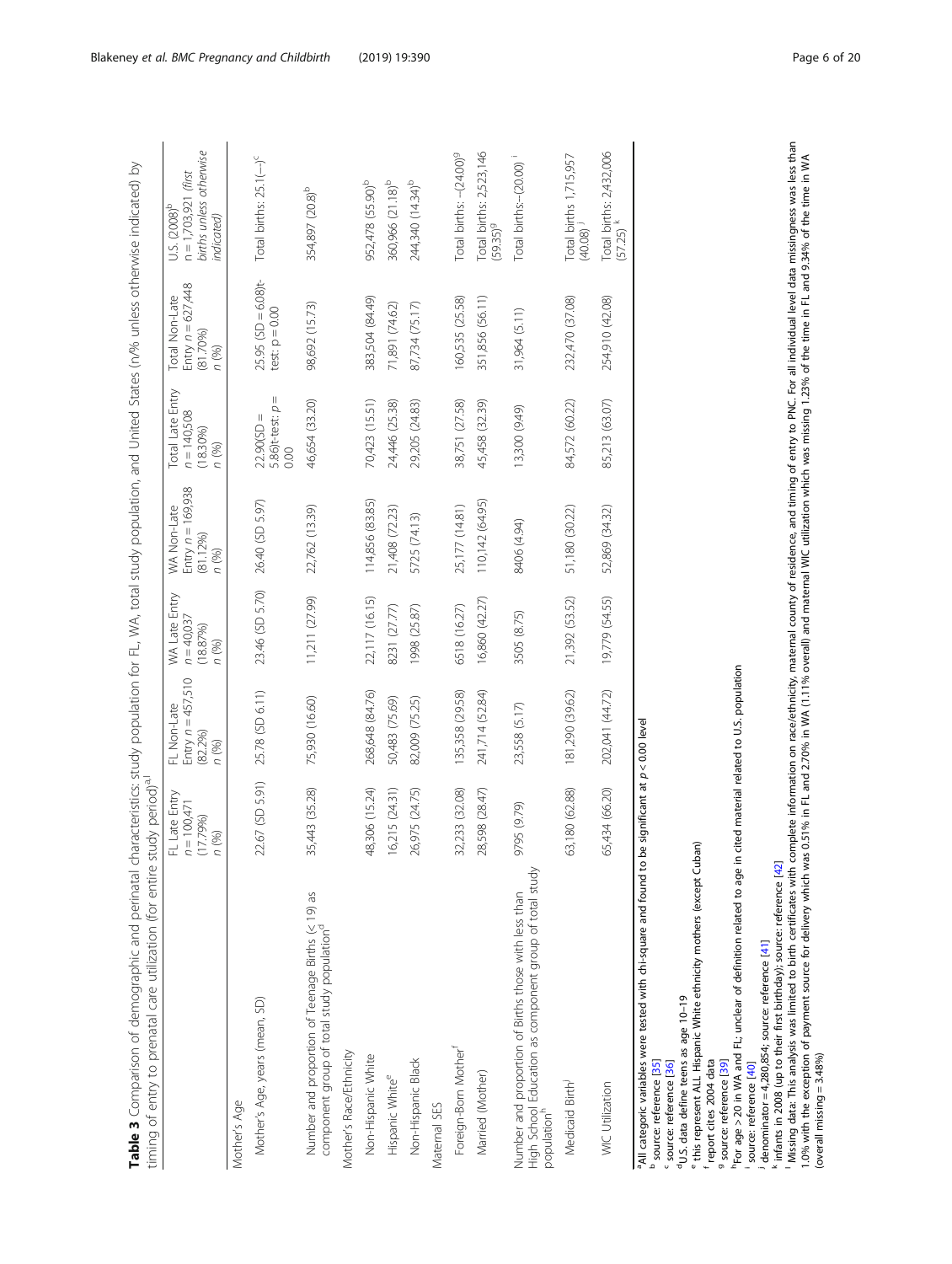| Table 4 Descriptive summary of economic indicators                                                                                                                                                                                                                                                                                                                                                                                                                                                                                                   |                         |                         |                        | before and during recession periods in WA and FL (Total Study Population) |                         |                        |                        |                                               |                       |
|------------------------------------------------------------------------------------------------------------------------------------------------------------------------------------------------------------------------------------------------------------------------------------------------------------------------------------------------------------------------------------------------------------------------------------------------------------------------------------------------------------------------------------------------------|-------------------------|-------------------------|------------------------|---------------------------------------------------------------------------|-------------------------|------------------------|------------------------|-----------------------------------------------|-----------------------|
|                                                                                                                                                                                                                                                                                                                                                                                                                                                                                                                                                      | FL baseline             | FL Period 1             | FL Period 2            | WA baseline                                                               | WA Period 1             | WA Period 2            |                        | Total baseline Total Period Total Period      |                       |
| Mother Enrolled in WIC while pregnant n (%)                                                                                                                                                                                                                                                                                                                                                                                                                                                                                                          | 94,590 (45.25)          | 72,677 (49.88)          | 69,921 (53.21)         | 24,915 (37.91)                                                            | 20,706 (38.79)          | 19,078 (38.78)         |                        | 119,505 (43.49) 93,383 (46.91) 88,999 (49.28) |                       |
| Medicaid birthsn (%)                                                                                                                                                                                                                                                                                                                                                                                                                                                                                                                                 | 90,375 (42.53)          | 64,495 (43.76)          | 62,501 (47.06)         | 25,769 (34.72)                                                            | 19,811 (34.45)          | 18,688 (35.11)         |                        | 116,144 (40.51) 84,306 (41.14) 81,189 (43.64) |                       |
| LHD Expenditures: Avg. Total \$ (SD)                                                                                                                                                                                                                                                                                                                                                                                                                                                                                                                 |                         |                         |                        |                                                                           |                         |                        |                        |                                               |                       |
| Avg. Total (per capita) LHD expenditures                                                                                                                                                                                                                                                                                                                                                                                                                                                                                                             | \$46.77 (21.64)         | \$46.16 (22.13)         | \$46.30 (21.82)        | \$57.89 (30.21)                                                           | \$56.29 (29.02)         | \$54.38 (29.71)        | \$49.64 (24.63)        | \$49.00 (24.68) \$48.50 (24.53)               |                       |
| Avg. 2 MCH (per capita) expendituresNote: FL<br>has July start FY                                                                                                                                                                                                                                                                                                                                                                                                                                                                                    | \$8.79 (5.67)           | \$8.18 (5.53)           | \$7.84 (5.11)          | \$11.01 (9.06)                                                            | \$10.46 (9.36)          | \$9.85 (9.47)          | \$9.37 (6.79)          | \$8.82 (6.90)                                 | \$8.41 (6.72)         |
| Avg. Family Planning (per capita) expenditures                                                                                                                                                                                                                                                                                                                                                                                                                                                                                                       | \$3.58 (2.25)           | \$3.19 (1.80)           | \$3.08 (1.77)          | \$2.40 (2.66)                                                             | \$2.00 (2.48)           | \$1.72 (2.29)          | \$3.28 (2.42)          | \$2.86 (2.08)                                 | \$2.69 (2.03)         |
| Avg. MICA (per capita) expenditures                                                                                                                                                                                                                                                                                                                                                                                                                                                                                                                  | \$5.21 (4.44)           | \$4.99 (4.51)           | \$4.76 (4.10)          | \$8.56 (6.75)                                                             | \$8.42 (7.19)           | \$8.12 (7.49)          | \$6.07 (5.34)          | \$5.95 (5.62)                                 | \$5.72 (5.51)         |
| Avg. WIC (per capita) expenditures                                                                                                                                                                                                                                                                                                                                                                                                                                                                                                                   | \$4.64 (1.79)           | \$5.37 (1.96)           | \$5.99 (2.13)          | \$2.57 (1.70)                                                             | \$ 2.48 (1.70)          | \$ 2.60 (2.03)         | \$4.10 (1.98)          | \$4.55 (2.30)                                 | \$5.02 (2.60)         |
| Un-employment rate                                                                                                                                                                                                                                                                                                                                                                                                                                                                                                                                   | 3.64%(0.56              | 7.39% (2.28)            | 11.02%(1.41)           | 5.14%(0.94)                                                               | 6.61% (2.20)            | 9.71% (1.54)           | 4.02% (0.95)           | 7.17% (2.29)                                  | 10.65% (1.56)         |
| Percent voting Republican                                                                                                                                                                                                                                                                                                                                                                                                                                                                                                                            | 2004: 51.97%<br>(10.24) | 2008: 47.50%<br>(10.14) | 47.50%(10.14)<br>2008: | 2004: 46.80%<br>(10.56)                                                   | 2008: 41.51%<br>(10.67) | 41.51%(10.67)<br>2008: | 50.56%(10.58)<br>2004: | 2008:45.86<br>(28.60)                         | 2008:45.86<br>(28.60) |
| Per Capita MDs Family Medicine and General<br>Practitioners                                                                                                                                                                                                                                                                                                                                                                                                                                                                                          | 20,050.03 (0.01)        | 2008 0.03 (0.01)        | 20,100.03<br>(0.01)    | 20,050.04 (0.01)                                                          | 2008 0.04 (0.01)        | 2010.0.04<br>(0.01)    | 2005 0.03<br>(0.01)    | 2008 0.03<br>(0.01)                           | 2010 0.03<br>(0.01)   |
| Abbreviations (in order of appearance in table from top to bottom): WA: State of Washington; FL: State of Florida; WIC: Special Supplemental Nutrition Program for Women, Infants, and Children; LHD: Local health<br>department; SD: Standard deviation; 2MCH: combined FP and MICA expenditures; FY: Fiscal year; MICA: Maternal, infant, child, and adolescent (service line composite LHD expenditures); MD: medical doctor; GP:<br>See methods section for explanation of FY: FL has July start FY<br>general practitioner; FM: family medicine |                         |                         |                        |                                                                           |                         |                        |                        |                                               |                       |

<span id="page-6-0"></span>Blakeney et al. BMC Pregnancy and Childbirth (2019) 19:390 example 3 and 20 page 7 of 20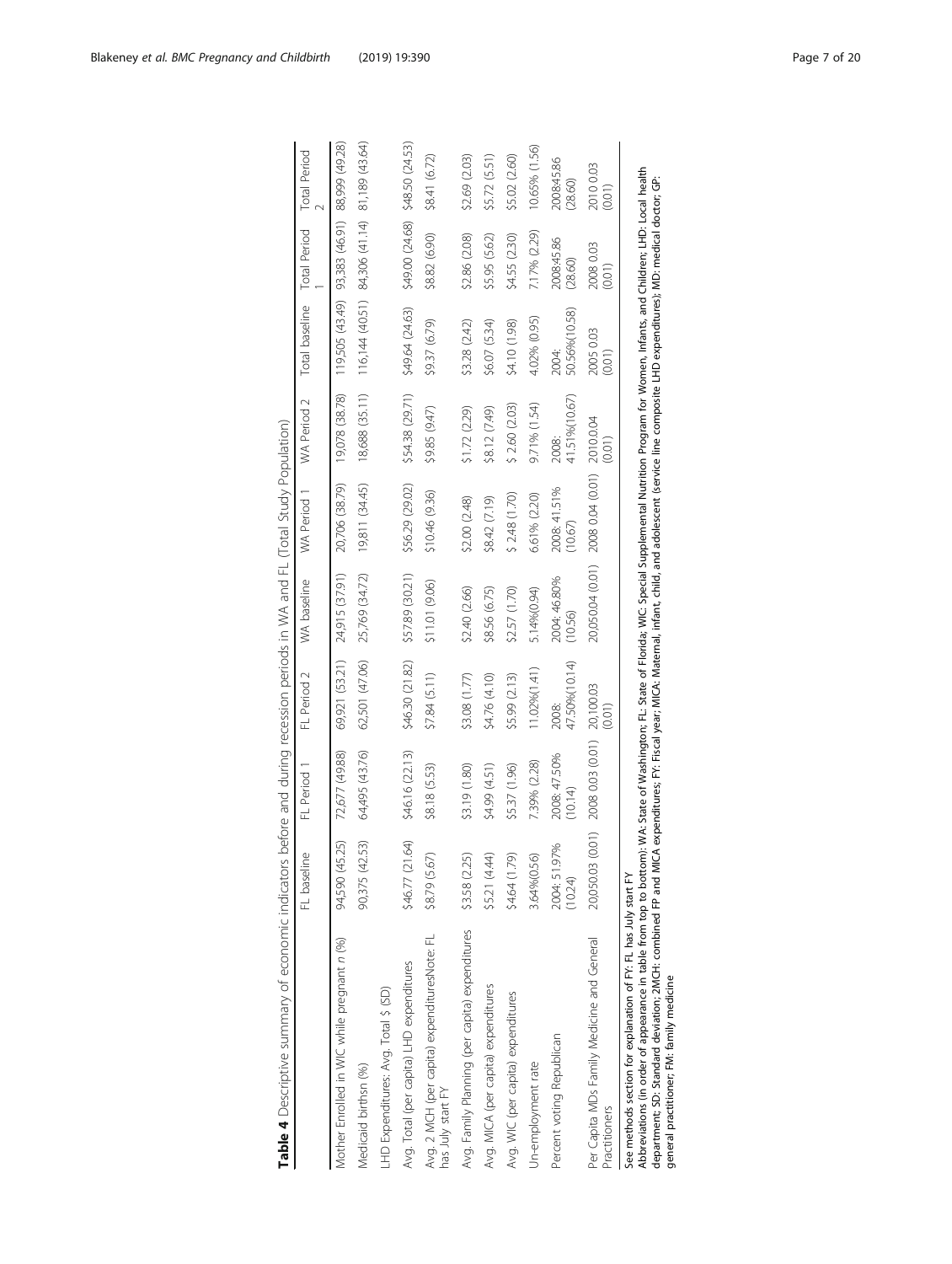<span id="page-7-0"></span>Table 5 Final Late/No Prenatal Care Utilization Linear Regression Models for Baseline, Period 1 and Period 2 (controlled for 102 LHD Clusters)

|                                                 |              | Baseline Period $n = 270,775$ |                 | Period 1<br>$n = 195,921$ |                               |              | Period 2<br>$n = 178,254$ |
|-------------------------------------------------|--------------|-------------------------------|-----------------|---------------------------|-------------------------------|--------------|---------------------------|
|                                                 | Coef.*       | 95% C.I.                      | Coef.           | 95% CI                    | Coef.                         |              | 95% C.I.                  |
| Maternal Race/Ethnicity                         |              |                               |                 |                           |                               |              |                           |
| Non-Hispanic White                              |              | referent referent             |                 |                           | referent                      |              |                           |
| Hispanic White                                  | $0.020*$     | $0.000 - 0.039$               | 0.007           |                           | $-0.010 - 0.024$              | 0.009        | $-0.005 - 0.022$          |
| Non-Hispanic Black                              | $0.032*$     | $0.020 - 0.045$               | $0.037*$        |                           | $0.025 - 0.049$               | $0.037*$     | $0.027 - 0.046$           |
| Age                                             |              |                               |                 |                           |                               |              |                           |
| $<$ 14 years                                    | $0.259*$     | $0.229 - 0.289$               | $0.261*$        |                           | $0.224 - 0.297$               | $0.262*$     | $0.201 - 0.323$           |
| $15-19$ years                                   | $0.097*$     | $0.084 - 0.110$               | $0.091*$        |                           | $0.069 - 0.112$               | $0.087*$     | $0.075 - 0.098$           |
| 20-24 years                                     | $0.040*$     | $0.031 - 0.048$               | $0.050*$        |                           | $0.038 - 0.060$               | $0.039*$     | $0.031 - 0.048$           |
| 25-29 years                                     | $0.009*$     | $0.004 - 0.013$               | $0.011*$        |                           | $0.005 - 0.018$               | $0.011*$     | $0.006 - 0.016$           |
| 30-34 years                                     | referent     |                               | referent        |                           |                               | referent     |                           |
| 35-39 years                                     | 0.002        | $-0.002 - 0.007$              | 0.005           |                           | $-0.000 - 0.010$              | $0.010*$     | $0.001 - 0.019$           |
| 40+ years                                       | $0.049*$     | $0.032 - 0.066$               | $0.045*$        |                           | $0.032 - 0.058$               | $0.029*$     | $0.014 - 0.044$           |
| Marital Status                                  |              |                               |                 |                           |                               |              |                           |
| Married                                         | referent     |                               | referent        |                           |                               | referent     |                           |
| Not Married                                     | $0.042*$     | $0.035 - 0.049$               | $0.042*$        |                           | $0.031 - 0.053$               | $0.032*$     | $0.024 - 0.040$           |
| Foreign-Born Status                             |              |                               |                 |                           |                               |              |                           |
| Not Foreign-Born                                | referent     |                               | referent        |                           |                               | referent     |                           |
| Foreign-Born                                    | $0.034*$     | $0.014 - 0.055$               | $0.028*$        |                           | $0.012 - 0.044$               | $0.022*$     | $0.009 - 0.035$           |
| Education                                       |              |                               |                 |                           |                               |              |                           |
| Less than HS education                          | $0.084*$     | $0.064 - 0.104$               | $0.079*$        |                           | 0.059-0.099                   | $0.061*$     | $0.046 - 0.076$           |
| HS diploma or GED                               | $0.021*$     | $0.012 - 0.029$               | $0.016*$        |                           | $0.005 - 0.026$               | $0.020*$     | $0.012 - 0.029$           |
| Some College                                    | referent     |                               | referent        |                           |                               | referent     |                           |
| Age < 20; ed. level not assessed                | $0.056*$     | $0.041 - 0.070$               | $0.055*$        |                           | $0.036 - 0.073$               | $0.039*$     | $0.023 - 0.056$           |
| Insurance Payer                                 |              |                               |                 |                           |                               |              |                           |
| Medicaid                                        | 0.100        | $0.087 - 0.114$               | $0.113*$        |                           | $0.097 - 0.129$               | $0.099*$     | $0.085 - 0.113$           |
| Private Insurance                               | referent     |                               | referent        |                           |                               | referent     |                           |
| Self-Pay/ Uninsured                             | 0.155        | $0.115 - 0.195$               | $0.173*$        |                           | $0.140 - 0.205$               | $0.138*$     | $0.102 - 0.173$           |
| Other (Indian Health Service, CHAMPUS,<br>etc.) | 0.057        | $0.017 - 0.096$               | $0.057*$        |                           | $0.011 - 0.103$               | $0.070*$     | $0.039 - 0.100$           |
| Unknown                                         | 0.038        | $-0.008 - 0.083$              | 0.054           |                           | $-0.003 - 0.111$              | $0.060*$     | $0.016 - 0.105$           |
| <b>WIC Enrollment Status</b>                    |              |                               |                 |                           |                               |              |                           |
| Yes WIC                                         |              | $-0.012* -0.022-0.002$        | $-0.012*$       |                           | $-0.023 - 0.001$              | $-0.010$     | $-0.021 - 0.002$          |
| No WIC                                          | referent     |                               | referent        |                           |                               | referent     |                           |
| Unemploy-ment Rate                              | $-0.002$     | $-0.018 - 0.014$              | $-0.000$        |                           | $-0.003 - 0.002$              | $-0.001$     | $-0.010 - 0.007$          |
| Community Poverty                               |              |                               |                 |                           |                               |              |                           |
| Top 1/3 Poor LHJs                               | $-0.031$     | $-0.065 - 0.004$              | $-0.045*$       |                           | $-0.086 - 0.003$              | $-0.056*$    | $-0.096 - 0.015$          |
| Bottom 2/3 (Non) Poor LHJs                      | referent     |                               | referent        |                           |                               | referent     |                           |
| Median HH Income                                | 7.55E-<br>07 | $-1.75$ E-06- 3.26 E-<br>06   | $1.53E -$<br>06 | 1                         | $-8.13E - 07 - 3.88E -$<br>06 | 8.83E-<br>07 | $-0.000 - 0.000$          |
| Core Based Statistical Area                     |              |                               |                 |                           |                               |              |                           |
| Metropolitan                                    | referent     |                               | referent        |                           |                               | referent     |                           |
| Micropolitan                                    | 0.010        | $-0.021 - 0.041$              | 0.003           |                           | $-0.033 - 0.039$              | 0.019        | $-0.013 - 0.050$          |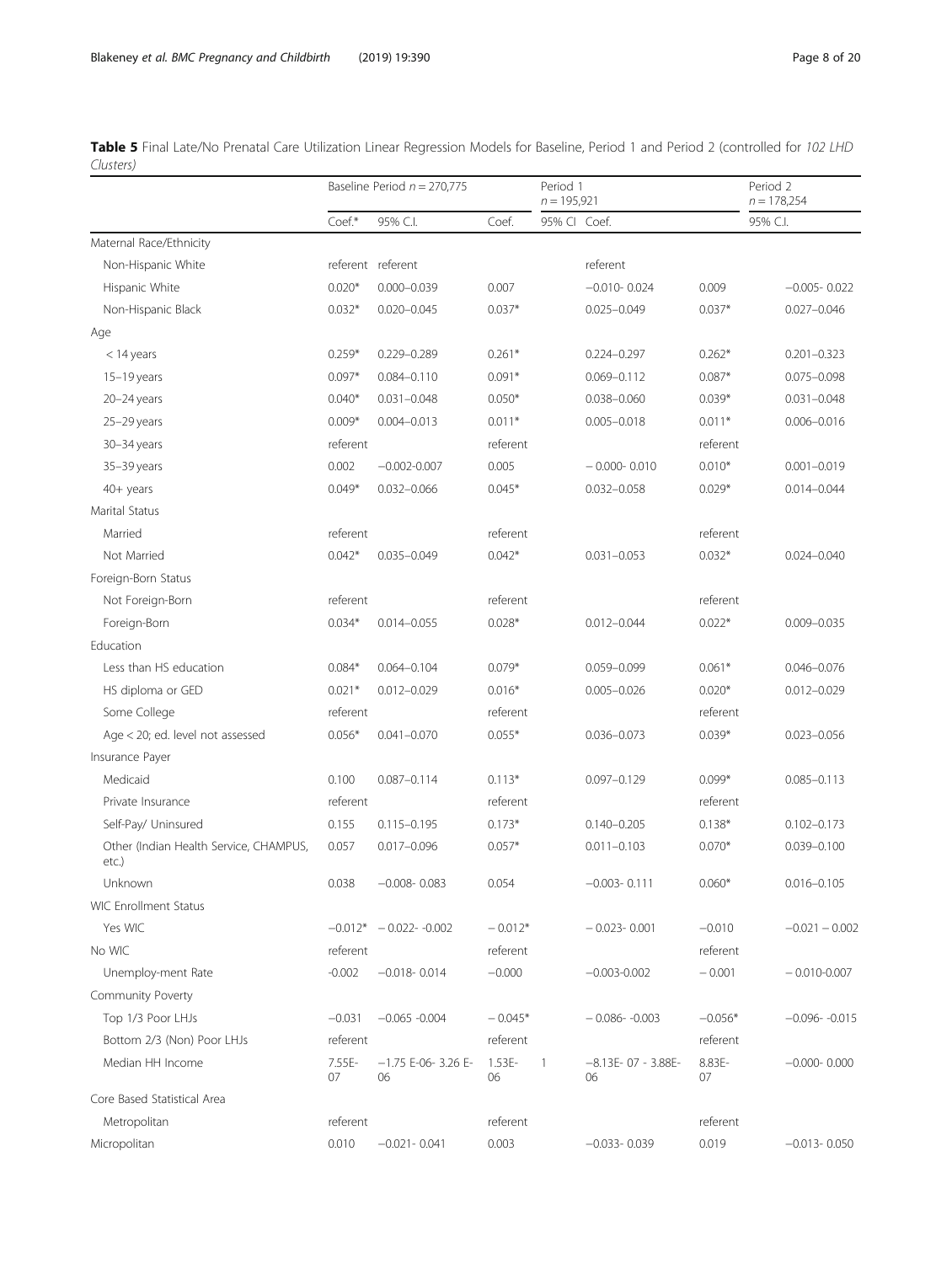<span id="page-8-0"></span>Table 5 Final Late/No Prenatal Care Utilization Linear Regression Models for Baseline, Period 1 and Period 2 (controlled for 102 LHD Clusters) (Continued)

|                                  |           | Baseline Period $n = 270,775$ |           | Period 1<br>$n = 195,921$ |                    |           | Period 2<br>$n = 178,254$ |                      |
|----------------------------------|-----------|-------------------------------|-----------|---------------------------|--------------------|-----------|---------------------------|----------------------|
|                                  | $Coef.*$  | 95% C.I.                      | Coef.     | 95% CI Coef.              |                    |           | 95% C.I.                  |                      |
| Rural                            | $-0.016$  | $-0.054 - 0.023$              | $-0.023$  |                           | $-0.065 - 0.020$   | $-0.026$  |                           | $-0.073 - 0.022$     |
| Gini Coefficient                 | 0.025     | $-0.442 - 0.493$              | $-0.184$  | 0.246                     | $-0.672 - 0.304$   | $-0.152$  | 0.228                     | $-0.604 - 0.301$     |
| Percent Republican               | $0.001*$  | $0.0004 -$                    | $0.002*$  |                           | $0.0003 -$         | $0.002*$  |                           | $0.0005 - 0.0031$    |
| Per Capita MDs (GPs and FM)      | $-1.498*$ | $-2.959-$<br>$-0.036$         | $-0.949$  |                           | $-2.213 - 0.316$   | $-0.895$  |                           | $-2.265 - 0.475$     |
| State                            |           |                               |           |                           |                    |           |                           |                      |
| Florida                          | 0.056     | $-0.011 - 0.122$              | 0.054     |                           | $-0.006 - 0.114$   | 0.047     |                           | $-0.013 - 0.106$     |
| Washington                       | referent  |                               | referent  |                           |                    | referent  |                           |                      |
| LHD Per Capita 2MCH Expenditures | 0.0012    | $-0.0007 - 0.0030$            | $0.0019*$ |                           | $0.0002 - 0.0036$  | $0.0025*$ |                           | 0.0009-0.0042        |
| LHD Per Capita WIC Expenditures  | $-0.0010$ | $-0.0067 - 0.0046$            | $-0.0014$ |                           | $-0.0065 - 0.0038$ | $-0.0022$ |                           | $-0.0077-$<br>0.0033 |

 $*P < .05$  was used to establish statistical significance and is indicated with an asterisk (\*)

Abbreviations (in order of appearance in table from top to bottom): Late/No PNC: late (after first trimester) or non-entry to prenatal care; LHD: Local health department; Prob: probability; SE: standard error; Conf.: confidence (for confidence interval); HS: High school; GED: General education diploma; Ed: education; CHAMPUS: Civilian Health and Medical Program of the Uniform Services; WIC: Special Supplemental Nutrition Program for Women, Infants, and Children; LHJ: Local health jurisdiction; HH: household; MD: medical doctor; GP: general practitioner; FM: family medicine;

per capita MDs (negative coefficient, only significant during the Baseline Period); (2) maternal residence in a high poverty LHJ (negative coefficient, significant during Periods #1 and #2 but not during the Baseline); and (3) percent of LHJ residents voting Republican in a national election (positive coefficient significant during all model steps and time periods—increasing from 0.001 at Baseline to 0.002 during Periods #1 and #2 in the final models). In terms of LHD expenditures, per capita WIC expenditures were negative for late/no prenatal care utilization but not significant at any time period. However, the 2MCH coefficient representing LHD FP and MICA expenditures was positive during each time period (Baseline Period  $\#0 = 0.0012$ , Period  $\#1 =$ 0.0019, Period  $#2 = 0.0025$  and significant during Periods #1 and #2. The state dummy variable was not significant.

### Phase 2: Predicted probability results and comparisons

Results of predicted probability calculations for each of the three social disadvantage scenarios (low, average, high) and race/ethnicity are summarized in Table 6. The predicted

Table 6 Predicted Probability of Late/No Prenatal Care Utilization in Total Study Population for Low, Average, and High Social Status **Characteristics** 

|                               | Baseline Period |                      | Period 1 |                      |          | Period 2             |
|-------------------------------|-----------------|----------------------|----------|----------------------|----------|----------------------|
| Total                         | Prob.*          | [95% Conf. Interval] | Prob.*   | [95% Conf. Interval] | Prob.*   | [95% Conf. Interval] |
| Low Social Disadvantage Case  |                 |                      |          |                      |          |                      |
| Non-Hispanic White            | $0.033*$        | $0.024 - 0.043$      | $0.033*$ | $0.022 - 0.045$      | $0.039*$ | $0.029 - 0.049$      |
| Hispanic White                | $0.053*$        | $0.029 - 0.077$      | $0.040*$ | $0.017 - 0.063$      | $0.048*$ | $0.030 - 0.066$      |
| Non-Hispanic Black            | $0.066*$        | $0.048 - 0.084$      | $0.070*$ | $0.051 - 0.089$      | $0.076*$ | $0.061 - 0.091$      |
| Average Case                  |                 |                      |          |                      |          |                      |
| Non-Hispanic White            | $0.116*$        | $0.106 - 0.126$      | $0.126*$ | $0.116 - 0.136$      | $0.121*$ | $0.111 - 0.131$      |
| Hispanic White                | $0.136*$        | $0.113 - 0.159$      | $0.133*$ | $0.114 - 0.152$      | $0.130*$ | $0.113 - 0.146$      |
| Non-Hispanic Black            | $0.149*$        | $0.133 - 0.164$      | $0.163*$ | $0.149 - 0.178$      | $0.158*$ | $0.145 - 0.171$      |
| High Social Disadvantage Case |                 |                      |          |                      |          |                      |
| Non-Hispanic White            | $0.446*$        | $0.377 - 0.514$      | $0.446*$ | 0.386-0.505          | $0.379*$ | $0.334 - 0.423$      |
| Hispanic White                | $0.465*$        | 0.398-0.532          | $0.452*$ | $0.397 - 0.508$      | $0.387*$ | $0.344 - 0.431$      |
| Non-Hispanic Black            | $0.478*$        | $0.412 - 0.543$      | $0.482*$ | 0.429-0.535          | $0.415*$ | $0.373 - 0.458$      |

 $*P$  < .05 was used to establish statistical significance and is indicated with an asterisk (\*)

Abbreviations (in order of appearance from top to bottom): Late/No PNC: late (after first trimester) or non-entry to prenatal care; Prob: probability; SE: standard error; Conf.: confidence (for confidence interval)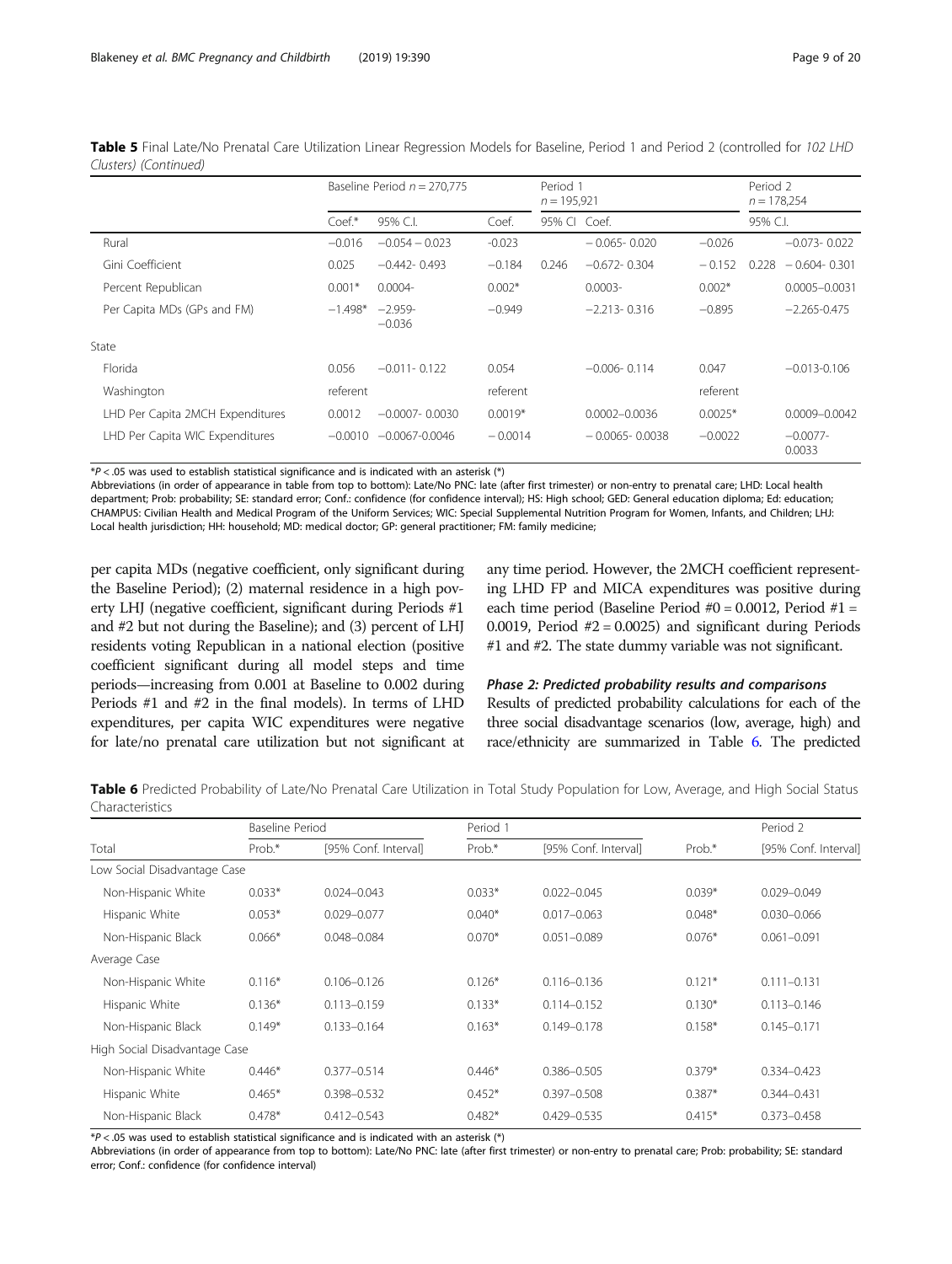values represent the expected probability or expected percentage of individuals (i.e. 0.033 = 3.3%) experiencing late/no care in each group defined by the scenarios in Table [2](#page-3-0) and provide a sense of the levels of late/no care experienced by each category of disadvantage and ethnicity/race. Those with combined social characteristics associated with low social disadvantage would be less likely to enter prenatal care late or not at all (range  $= 0.033$  to 0.076) than those with average social status (range  $= 0.116$  to 0.163) for all race/ethnicity groups at all time periods. Those with characteristics representing a high degree of social disadvantage would be the most likely to enter prenatal care late or not at all for all race/ethnicity groups at all time periods (range = 0.379 to 0.482). Differences between race/ethnicity groups within social disadvantage scenarios were much smaller within as compared to between scenarios (the difference between Hispanics and Whites is non-significant and the difference between Blacks and Whites is significant at about 0.03).

### **Discussion**

During the Great Recession, we found individual and social characteristics to play important roles in whether and when pregnant women accessed prenatal care. Indicators of need (e.g., maternal Medicaid enrollment, unemployment rate) increased during the Recession in both study states. Young maternal age and having less than a HS education were found to be the largest individual-level contributors to late/ no prenatal care utilization among pregnant women in WA and FL during all three recession-related periods. Relative contributions of individual-level predictors were found to exhibit minimal variation across time periods. Simulated scenarios show a high combined impact on prenatal care utilization among women who have multiple disadvantages. Associations between community (particularly percent of the community voting Republican) and LHD expenditure variables and late/no prenatal care utilization revealed variation over time (compared to Baseline Period #0) and increases in the non-beneficial directions. In contrast, individual maternal enrollment in a supplemental nutrition program for women, infants, and children (WIC) exhibited a protective association against late/no prenatal care utilization.

Previous research on the effect of recessions and/or unemployment on maternal and child health outcomes has been used to study a variety of populations as well as outcomes. Among studies that specifically address recessions and MCH outcomes, most found recessions (usually measured by time and/or unemployment rate) to be negatively associated with timing of entry to prenatal care and birth weight and positively associated with infant mortality [[18](#page-19-0), [43](#page-19-0)–[51](#page-19-0)]. Race/ethnicity and other individual level characteristics (i.e. maternal education) were rarely taken into consideration in published studies related to past recessions [\[46](#page-19-0), [52\]](#page-19-0). This paper adds to

this body of research by carrying out analyses during the most recent global recession (The Great Recession). Our finding that rates of late/no prenatal care utilization increased during the Great Recession are consistent with previous research. Our explorations of individual and community level contributors to late/no prenatal care utilization extend this research and help set the stage for future research as to whether targeted outreach to individuals with high disadvantage characteristics, particularly those with multiple disadvantages, may help to increase first trimester entry to prenatal care utilization.

In this study, evidence also emerged that WIC may have contributed to reductions in late/no prenatal care utilization over the course of the included recession periods—even in the face of increasing local need. In addition, WIC may have been more effective at reducing late/no prenatal care utilization than the other maternal and child health safety net programs for which we had LHD expenditure data. This finding suggests that the increased WIC enrollment and related increases in local WIC expenditures observed over the course of the Recession may have been particularly beneficial and protective against late/no prenatal care utilization among disadvantaged populations. WIC was the only safety net program for which both individual and community level data were available. It is possible that more nuanced effects among high-need populations targeted by family planning and/or MICA programs with decreasing expenditures were missed; alternatively, results may reflect the general decline in LHD expenditures. WIC may represent a useful policybased approach to reducing late/no prenatal care utilization and should be further explored.

Regarding LHD expenditures, our findings are consistent with Bekemeier, Yang, Dunbar, Pantazis, and Grembowski [[26\]](#page-19-0) who found (using the same LHD expenditure data) that WIC did and 2MCH did not follow changes in local need during the Recession. In our case, LHD expenditures on WIC services were negatively predictive of late/no prenatal care utilization, but not significant at any point. Our findings related to 2MCH were also consistent with Bekemeier et al. [[26\]](#page-19-0). The coefficient size for 2MCH increased over time and was positive rather than negative as might be expected of a maternal and child health program. When considered from the perspective of a \$10 increase in per capita maternal and child health expenditures (which would be unlikely as 2MCH budgets generally decreased during the Recession but is a useful example), the probability of late/no prenatal care utilization increased over the course of the study period from 0.01 (0.001  $\times$  10) to 0.03 (0.003  $\times$  10). This is about the same difference in probability observed between Black and White women. During this same time need increased and 2MCH budgets decreased, indicating that the observed increased association may be related to increases in level of need and LHDs stretched to essentially do 'more with less' during this study period [[53\]](#page-19-0). Further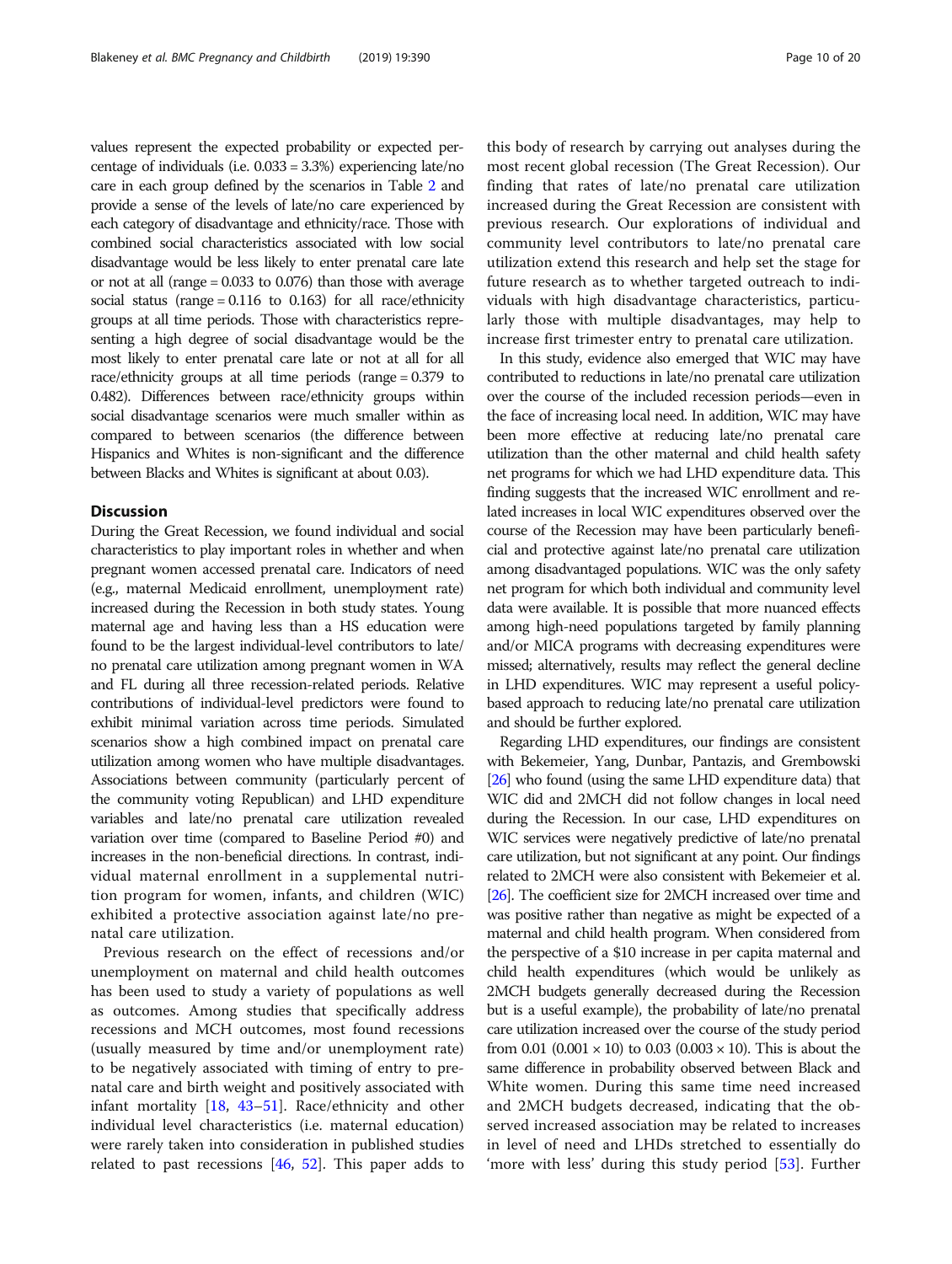exploration would be beneficial to understanding this association.

We also identified partisan voting patterns as playing a predictive role in late/no prenatal care utilization. We had included these variables because of prior work by Oakman, et al. [[27](#page-19-0)]. This may an interesting line of inquiry with ongoing shifts in voting patterns and partisan preferences in the United States and beyond.

In the second analytic phase, innovative use of predicted probability methods clearly demonstrate an increased likelihood of late/no prenatal care utilization among women with higher degrees of social disadvantage (Tables [2](#page-3-0) and [6](#page-8-0)). There was little change in these relationships despite changes in need and resources over the course of the Great Recession. While only small changes in coefficient size of race/ethnicity variables were observed in regression modeling and some covariates consistently contributed to a larger degree than others (e.g., education and age were larger contributors than foreign-born status or marital status), the effects of combined social disadvantage become more readily visible when viewed in terms of predicted probability of late/no prenatal care utilization. In these scenarios disparate relationships in prenatal care utilization among Black versus White race/ethnicity groups were maintained, within each level of social disadvantage--with Whites being least likely and Blacks being most likely to enter prenatal care late or not at all. Hispanics consistently fell between Whites and Blacks, though once individual characteristics were controlled for, the difference between Whites and Hispanics was non-significant in these scenarios. These findings demonstrate the cumulative effects of advantage and disadvantage as described by Braveman et al. [\[35\]](#page-19-0) and Pearlin et al. [[25\]](#page-19-0). Results also suggest that efforts to reduce late/no prenatal care utilization may need to be tailored to best meet the needs of diverse populations based on individual, intermediate, and community characteristics.

### Limitations

There were limitations to this study and some are associated with the review of secondary data (missing or inaccurate). First, while we limited analysis to first-time mothers with singleton births (to reduce issues of repeated measures and increased infant health risks associated with multiple births), generalizability of our results may be limited. In particular, due to the nature of the dataset we were unable to fully address intermediate factors (e.g. distance from a health facility) which undoubtedly play a role in access to prenatal care utilization. Second, we focused the analysis on a binary variable (first trimester entry to prenatal care utilization versus late/no prenatal care utilization) instead of breaking prenatal care utilization into multiple categories. We chose this approach in the interest of parsimony since our analyses focused on differentiating characteristics of women who entered prenatal care utilization during the first trimester

care from those who entered late or not at all. This binary approach may have underestimated the impacts of later stages or non-entry to prenatal care utilization and more refined measures of care should be explored in future studies. Third, WA and FL both had heavy economic downturns during the Great Recession and lumping them in the modeling may not have captured key differences or differential impacts within states. To allow for consideration of individual states' results, we included state-only models for reference in Appendix 3 in Table 9 and Appendix 4 in Table 10. While no significant state-level differences were identified in the models of the total population, demographic differences with WA and FL may have influenced state-level model results. Third, we used 2008 presidential voting data for both Recession Periods #1 and #2, and there may be better measures that would more effectively describe the differences in policy-making than what the partisan voting covariate identifies. Finally, not all WIC expenditures in each state were represented in our models—only those that were expended by LHDs. Some LHJs may have alternative providers of WIC and other maternal and child health services. The non-significant associations that we identified with LHD WIC expenditures may be due in part to this as well as to the fact that WIC is a targeted, need-based program while our study population represented all pregnant women and not only those with need and/or who were eligible.

### Conclusions

In this study we found that—while individual and community indicators of need increased during the recession—relative contributions of individual predictors as social determinants of health and disparities remained largely consistent over the course of the Great Recession. Young maternal age and low maternal education were the largest magnitude individual predictors of late/no prenatal care utilization during all three recessionrelated periods. Community and LHD expenditure variables exhibited greater variation—over time, percent voting Republican and 2MCH were both increasingly associated with late/no prenatal care utilization in a non-beneficial direction, while WIC enrollment at the individual level appears to have been protective against late/no prenatal care utilization. These associations should all be further explored. Clustering of individual predictors into low, average, and high social disadvantage scenarios clearly demonstrated the disparate combined probability of late/no entry to prenatal care, as well as persistent racial/ethnic disparity within each level of social advantage/disadvantage. Our findings provide a compelling rationale for targeted outreach to pregnant women with high disadvantage characteristics—particularly those with low education and young age. WIC may represent an effective policy-based approach to reducing disparities in late/no prenatal care utilization and its effects during the Great Recession should be further explored.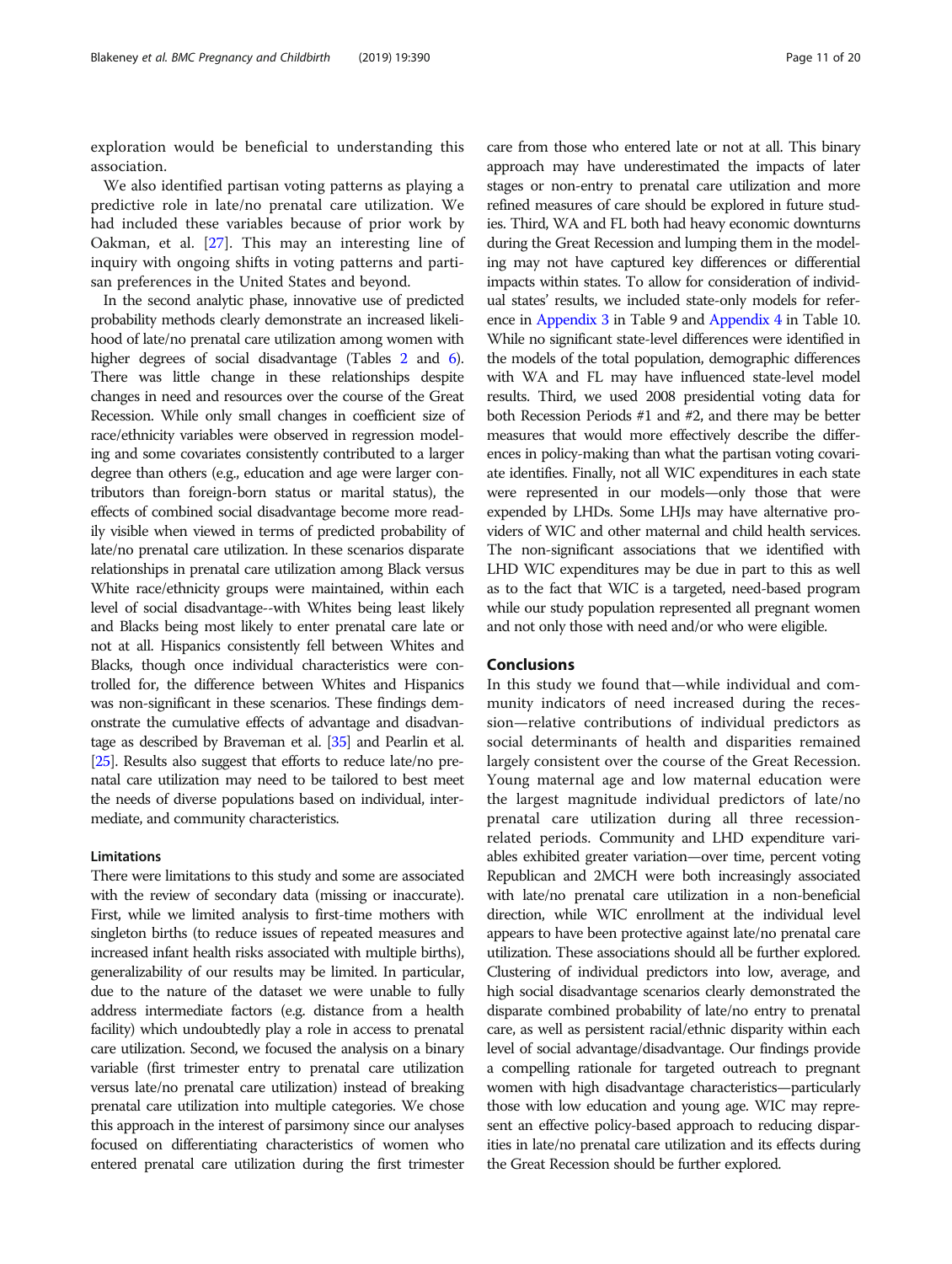### Appendix 1

Table 7 Predicted Probability of Late/No PNC by State and Total Study Population for Low, Average, and High Social Status Characteristics

| Low Social Disadvantage Case  |                     |                      |                   |                      |                   |                      |
|-------------------------------|---------------------|----------------------|-------------------|----------------------|-------------------|----------------------|
|                               | Baseline Period     |                      | Period 1          |                      | Period 2          |                      |
| Florida                       | Prob.* (SE)         | [95% Conf. Interval] | Prob.*<br>(SE)    | [95% Conf. Interval] | Prob.*<br>(SE)    | [95% Conf. Interval] |
| Non-Hispanic White            | $0.020*$ (0.008)    | $0.005 - 0.035$      | $0.019*$ (0.009)  | $0.002 - 0.036$      | $0.026*$ (0.009)  | $0.008 - 0.045$      |
| Hispanic White                | $0.039*$ (0.014)    | $0.013 - 0.066$      | 0.026(0.015)      | $-0.003 - 0.055$     | $0.035*$ (0.013)  | $0.010 - 0.060$      |
| Non-Hispanic Black            | $0.052*$ (0.011)    | $0.031 - 0.074$      | $0.056*$ (0.013)  | $0.031 - 0.081$      | $0.063*$ (0.012)  | $0.040 - 0.086$      |
| Washington                    |                     |                      |                   |                      |                   |                      |
| Non-Hispanic White            | $0.075*$ (0.027)    | $0.022 - 0.129$      | $0.073*$ (0.024)  | $0.026 - 0.120$      | $0.073*$ (0.023)  | $0.029 - 0.117$      |
| Hispanic White                | $0.095*$ (0.030)    | $0.037 - 0.153$      | $0.080*$ (0.024)  | $0.033 - 0.127$      | $0.082*$ (0.023)  | $0.037 - 0.126$      |
| Non-Hispanic Black            | $0.108*$<br>(0.029) | $0.051 - 0.165$      | $0.110*$ (0.024)  | $0.063 - 0.157$      | $0.110* (0.022)*$ | $0.066 - 0.153$      |
| Total                         |                     |                      |                   |                      |                   |                      |
| Non-Hispanic White            | $0.033*$<br>(0.005) | $0.024 - 0.043$      | $0.033*$ (0.006)  | $0.022 - 0.045$      | $0.039*$ (0.005)  | $0.029 - 0.049$      |
| Hispanic White                | $0.053*$ (0.012)    | $0.029 - 0.077$      | $0.040*$ (0.012)  | $0.017 - 0.063$      | $0.048*$ (0.009)  | $0.030 - 0.066$      |
| Non-Hispanic Black            | $0.066*$ (0.010)    | $0.048 - 0.084$      | $0.070*$ (0.010)  | $0.051 - 0.089$      | $0.076*$ (0.008)  | $0.061 - 0.091$      |
| Average Case                  |                     |                      |                   |                      |                   |                      |
|                               | Baseline Period     |                      | Period 1          |                      | Period 2          |                      |
| Florida                       |                     |                      |                   |                      |                   |                      |
| Non-Hispanic White            | $0.103*$ (0.009)    | $0.086 - 0.120$      | $0.112*$ (0.009)  | $0.095 - 0.129$      | $0.108*$ (0.009)  | $0.091 - 0.126$      |
| Hispanic White                | $0.123*$ (0.014)    | $0.096 - 0.149$      | $0.119*$ (0.013)  | $0.093 - 0.145$      | $0.117*$ (0.012)  | $0.093 - 0.141$      |
| Non-Hispanic Black            | $0.135*$ (0.010)    | $0.116 - 0.155$      | $0.148*$ (0.011)* | $0.127 - 0.170$      | $0.145*$ (0.011)  | $0.124 - 0.166$      |
| Washington                    |                     |                      |                   |                      |                   |                      |
| Non-Hispanic White            | $0.159*$ (0.027)    | $0.106 - 0.211$      | $0.166*$ (0.024)  | $0.119 - 0.212$      | $0.155*$ (0.023)  | $0.110 - 0.200$      |
| Hispanic White                | $0.178*$ (0.029)    | $0.121 - 0.235$      | $0.173*$ (0.023)  | $0.128 - 0.218$      | $0.164*$ (0.023)  | $0.120 - 0.208$      |
| Non-Hispanic Black            | $0.191*$ (0.028)    | $0.136 - 0.246$      | $0.203*$ (0.023)  | $0.158 - 0.247$      | $0.192*$ (0.022)  | $0.148 - 0.235$      |
| Total                         |                     |                      |                   |                      |                   |                      |
| Non-Hispanic White            | $0.116*(0.005)$     | $0.106 - 0.126$      | $0.126*$ (0.005)  | $0.116 - 0.136$      | $0.121*$ (0.005)  | $0.111 - 0.131$      |
| Hispanic White                | $0.136*$ (0.012)    | $0.113 - 0.159$      | $0.133*$ (0.010)  | $0.114 - 0.152$      | $0.130*$ (0.008)  | $0.113 - 0.146$      |
| Non-Hispanic Black            | $0.149*$ (0.008)    | $0.133 - 0.164$      | $0.163*$ (0.007)  | $0.149 - 0.178$      | $0.158*$ (0.007)  | $0.145 - 0.171$      |
| High Social Disadvantage Case |                     |                      |                   |                      |                   |                      |
| Florida                       | Prob.* (SE)         | [95% Conf. Interval] | Prob.* (SE)       | [95% Conf. Interval] | Prob.* (SE)       | [95% Conf. Interval] |
| Non-Hispanic White            | $0.432*$ (0.037)    | $0.361 - 0.504$      | $0.431*$ (0.031)  | $0.371 - 0.491$      | $0.366*$ (0.023)  | $0.320 - 0.412$      |
| Hispanic White                | $0.452*$ (0.036)    | $0.382 - 0.522$      | $0.438*$ (0.029)  | $0.381 - 0.495$      | $0.375*$ (0.024)  | $0.329 - 0.421$      |
| Non-Hispanic Black            | $0.465*$ (0.035)    | $0.396 - 0.533$      | $0.468*$ (0.028)  | $0.413 - 0.522$      | $0.403*$ (0.023)  | $0.358 - 0.447$      |
| Washington                    |                     |                      |                   |                      |                   |                      |
| Non-Hispanic White            | $0.488*$ (0.042)    | $0.406 - 0.569$      | $0.485*$ (0.039)  | $0.408 - 0.562$      | $0.413*$ (0.033)  | 0.348 - 0.477        |
| Hispanic White                | $0.507*$ (0.041)    | $0.427 - 0.588$      | $0.492*$ (0.036)  | $0.421 - 0.564$      | $0.421*$ (0.032)  | $0.359 - 0.484$      |
| Non-Hispanic Black            | $0.520*(0.041)$     | $0.441 - 0.600$      | $0.522*$ (0.036)  | $0.452 - 0.593$      | $0.449*$ (0.032)  | $0.387 - 0.512$      |
| Total                         |                     |                      |                   |                      |                   |                      |
| Non-Hispanic White            | $0.446*$ (0.035)    | $0.377 - 0.514$      | $0.446*$ (0.030)  | $0.386 - 0.505$      | $0.379*$ (0.023)  | $0.334 - 0.423$      |
| Hispanic White                | $0.465*$ (0.034)    | $0.398 - 0.532$      | $0.452*$ (0.028)  | $0.397 - 0.508$      | $0.387*$ (0.022)  | $0.344 - 0.431$      |
| Non-Hispanic Black            | $0.478*$ (0.033)    | $0.412 - 0.543$      | $0.482*$ (0.027)  | $0.429 - 0.535$      | $0.415*$ (0.022)  | $0.373 - 0.458$      |

 $*P$  < .05 was used to establish statistical significance and is indicated with an asterisk(\*)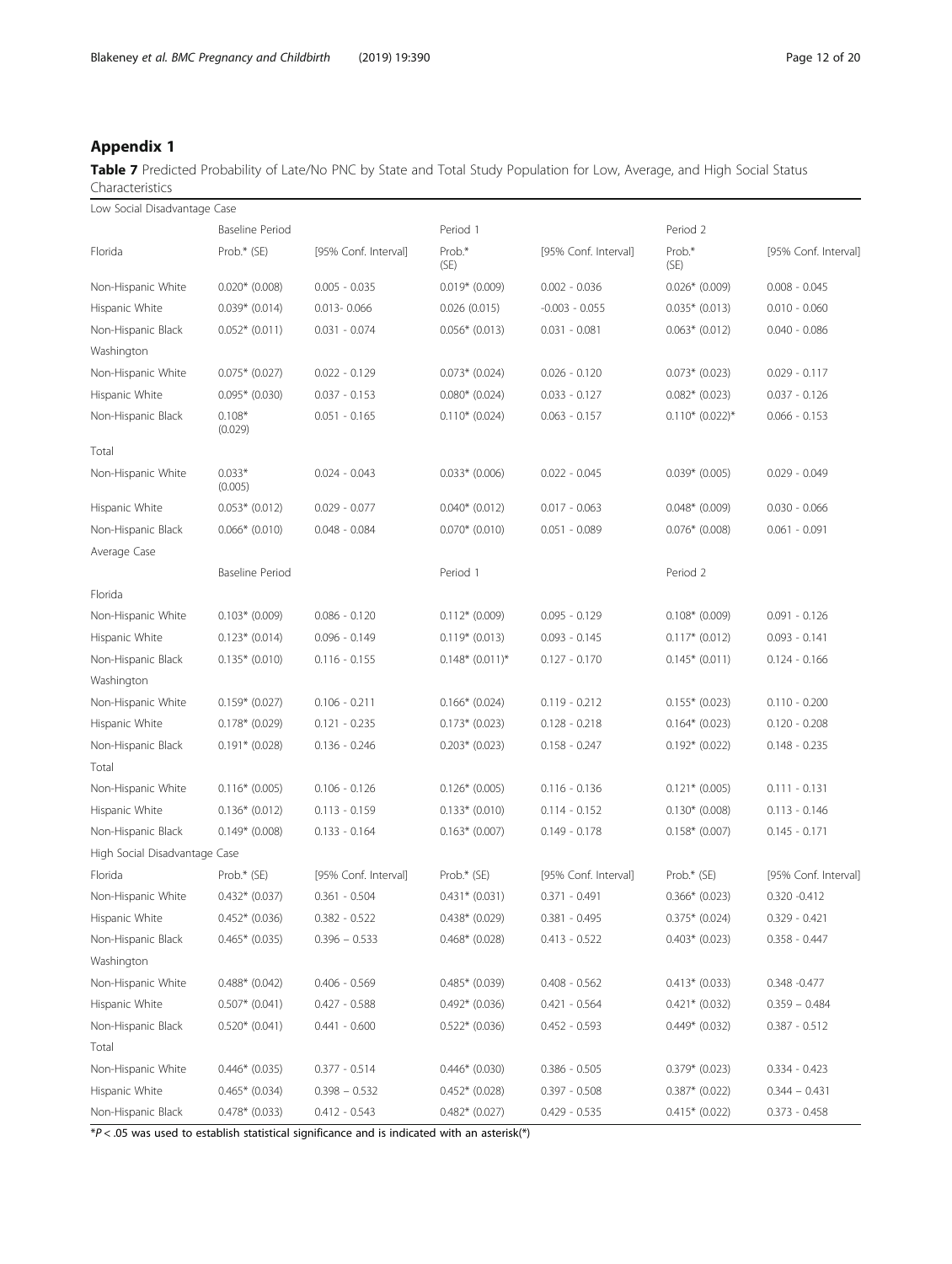| ٦ |
|---|
|   |
|   |
|   |
|   |
|   |
|   |

| ī<br>ī                               |
|--------------------------------------|
|                                      |
|                                      |
|                                      |
|                                      |
| ļ                                    |
| ¢                                    |
|                                      |
|                                      |
|                                      |
|                                      |
|                                      |
| )<br>)<br>)<br>)                     |
|                                      |
| ī                                    |
| 5                                    |
| l                                    |
| $\vdots$<br>$\overline{\phantom{a}}$ |
| j                                    |
|                                      |
|                                      |
| $\frac{1}{2}$                        |
|                                      |
| j                                    |
|                                      |
| j                                    |
|                                      |
|                                      |
| 5                                    |
|                                      |
| Ï                                    |
|                                      |
| I                                    |
|                                      |
|                                      |
| j<br>١                               |
|                                      |
|                                      |
|                                      |
|                                      |
|                                      |
| ŀ                                    |

 $\widehat{\mathbb{L}}$ 

|                                                           |                                            | Baseline Period (n=270775) |                     | Period 1 (n=195921) |           |                    | Period 2 (n=178254) |           |                    |
|-----------------------------------------------------------|--------------------------------------------|----------------------------|---------------------|---------------------|-----------|--------------------|---------------------|-----------|--------------------|
|                                                           | Coef-ficient                               | Robust SE                  | 95% Conf. Interval  | Coeff-icient        | Robust SE | 95% Conf. Interval | Coef-ficient        | Robust SE | 95% Conf. Interval |
| Maternal Race/Ethnicity                                   |                                            |                            |                     |                     |           |                    |                     |           |                    |
| Non-Hispanic White (1)                                    | referent                                   |                            |                     | referent            |           |                    | eferent             |           |                    |
| Hispanic White (2)                                        | 0.0840                                     | 0.0554                     | $-0.0245 - 0.1925$  | 0.0090              | 0.0479    | $-0.0848 - 0.1028$ | 0.0334              | 0.0427    | $-0.0504 - 0.1171$ |
| Non-Hispanic Black (3)                                    | $0.2247*$                                  | 0.0365                     | $0.1532 - 0.2962$   | $0.2509*$           | 0.0403    | $0.1720 - 0.3298$  | $0.2578*$           | 0.0307    | $0.1977 - 0.3180$  |
| Age                                                       |                                            |                            |                     |                     |           |                    |                     |           |                    |
| $<$ 14 years (1)                                          | $\stackrel{*}{\scriptstyle \sim}$<br>1.321 | 0.0702                     | 1.1838 - 1.4588     | $1.3342*$           | 0.0893    | 1.1592 - 1.5092    | 1.3447              | $0.1420*$ | 1.0664 - 1.6230    |
| 15-19 years (2)                                           | 0.6644*                                    | 0.0442                     | 0.5779 - 0.7510     | $0.6259*$           | 0.0635    | 0.5015 - 0.7504    | $0.6003*$           | 0.0382    | 0.5255 - 0.6751    |
| $20-24$ years $(3)$                                       | 0.4019*                                    | 0.0361                     | 0.3311 - 0.4727     | $0.4602*$           | 0.0394    | $0.3831 - 0.5374$  | $0.3830*$           | 0.0256    | 0.3329 - 0.4331    |
| 25-29 years (4)                                           | $0.1402*$                                  | 0.0242                     | $-0.1877$<br>0.0927 | $0.1640*$           | 0.0323    | $0.1007 - 0.2274$  | $0.1581*$           | 0.0232    | $0.1126 - 0.2036$  |
| 30-34 years (5)                                           | referent                                   |                            |                     | referent            |           |                    | referent            |           |                    |
| 35-39 years (6)                                           | 0.0371                                     | 0.0289                     | $-0.0195 - 0.0937$  | $0.0618*$           | 0.0305    | $0.0020 - 0.1215$  | $0.1214*$           | 0.0523    | 0.0190 - 0.2239    |
| 40+ years (7)                                             | $0.5232*$                                  | 0.0669                     | $0.3921 - 0.6544$   | $0.4838*$           | 0.0552    | $0.3757 - 0.5918$  | $0.3337*$           | 0.0764    | 0.1840 - 0.4835    |
| Marital Status                                            |                                            |                            |                     |                     |           |                    |                     |           |                    |
| Married (1)                                               | referent                                   |                            |                     | referent            |           |                    | eferent             |           |                    |
| Not Married (0)                                           | $0.3268*$                                  | 0.0206                     | $0.2864 - 0.3673$   | $0.3368*$           | 0.0339    | $0.2703 - 0.4034$  | 0.2760*             | 0.0233    | $0.2303 - 0.3217$  |
| Foreign-Born Status                                       |                                            |                            |                     |                     |           |                    |                     |           |                    |
| Not Foreign-Born (0)                                      | referent                                   |                            |                     | referent            |           |                    | referent            |           |                    |
| Foreign-Born (1)                                          | $0.2781*$                                  | 0.0675                     | $0.1458 - 0.4105$   | $0.2366*$           | 0.0533    | $0.1321 - 0.3410$  | $0.2000*$           | 0.0469    | $0.1080 - 0.2919$  |
| Education                                                 |                                            |                            |                     |                     |           |                    |                     |           |                    |
| Less than HS education (1)                                | 0.5444*                                    | 0.0486                     | 0.4492 - 0.6396     | $0.4801*$           | 0.0531    | 0.3750 - 0.5842    | $0.3942*$           | 0.0494    | 0.2974 - 0.4910    |
| HS diploma or GED (2)                                     | $0.2214*$                                  | 0.0313                     | $0.1602 - 0.2827$   | $0.1641*$           | 0.0360    | $0.0935 - 0.2347$  | $0.1924*$           | 0.0269    | $0.1397 - 0.2451$  |
| Some College (3)                                          | referent                                   |                            |                     | referent            |           |                    | referent            |           |                    |
| Age <20; ed attainment<br>not assessed (4)                | 0.3924*                                    | 0.0412                     | $0.3116 - 0.4731$   | $0.3712*$           | 0.0439    | $0.2851 - 0.4572$  | $0.2897*$           | 0.0401    | 0.2111 - 0.3683    |
| Insurance Payer                                           |                                            |                            |                     |                     |           |                    |                     |           |                    |
| Medicaid (1)                                              | $\check{q}$<br>0.797                       | 0.0419                     | $0.7157 - 0.8800$   | $0.8669*$           | 0.0486    | 0.7716 - 0.9621    | 0.8214*             | 0.0494    | $0.7246 - 0.9182$  |
| Private Insurance (2)                                     | referent                                   |                            |                     | referent            |           |                    | referent            |           |                    |
| Self-Pay/ Uninsured (3)                                   | $1.0720*$                                  | 0.0718                     | 9313419 1.21263     | $1.2122*$           | 0.0652    | 1.0844 - 1.3401    | 1.0784*             | 0.0751    | 0.9311 - 1.2256    |
| Other (Indian Health Service, CHAMPUS, Tricare, etc.) (8) | 0.5480*                                    | 0.1433                     | 0.2672 - 0.8289     | $0.5433*$           | 0.1654    | 0.2192 - 0.8674    | 0.6496*             | 0.1162    | 0.4218 - 0.8774    |
| Unknown (9)                                               | 0.4226*                                    | 0.1593                     | $0.1104 - 0.7348$   | $0.5182*$           | 0.1979    | $0.1303 - 0.9061$  | 0.5764*             | 0.1690    | 0.2452 - 0.9077    |
| WIC Enrollment Status                                     |                                            |                            |                     |                     |           |                    |                     |           |                    |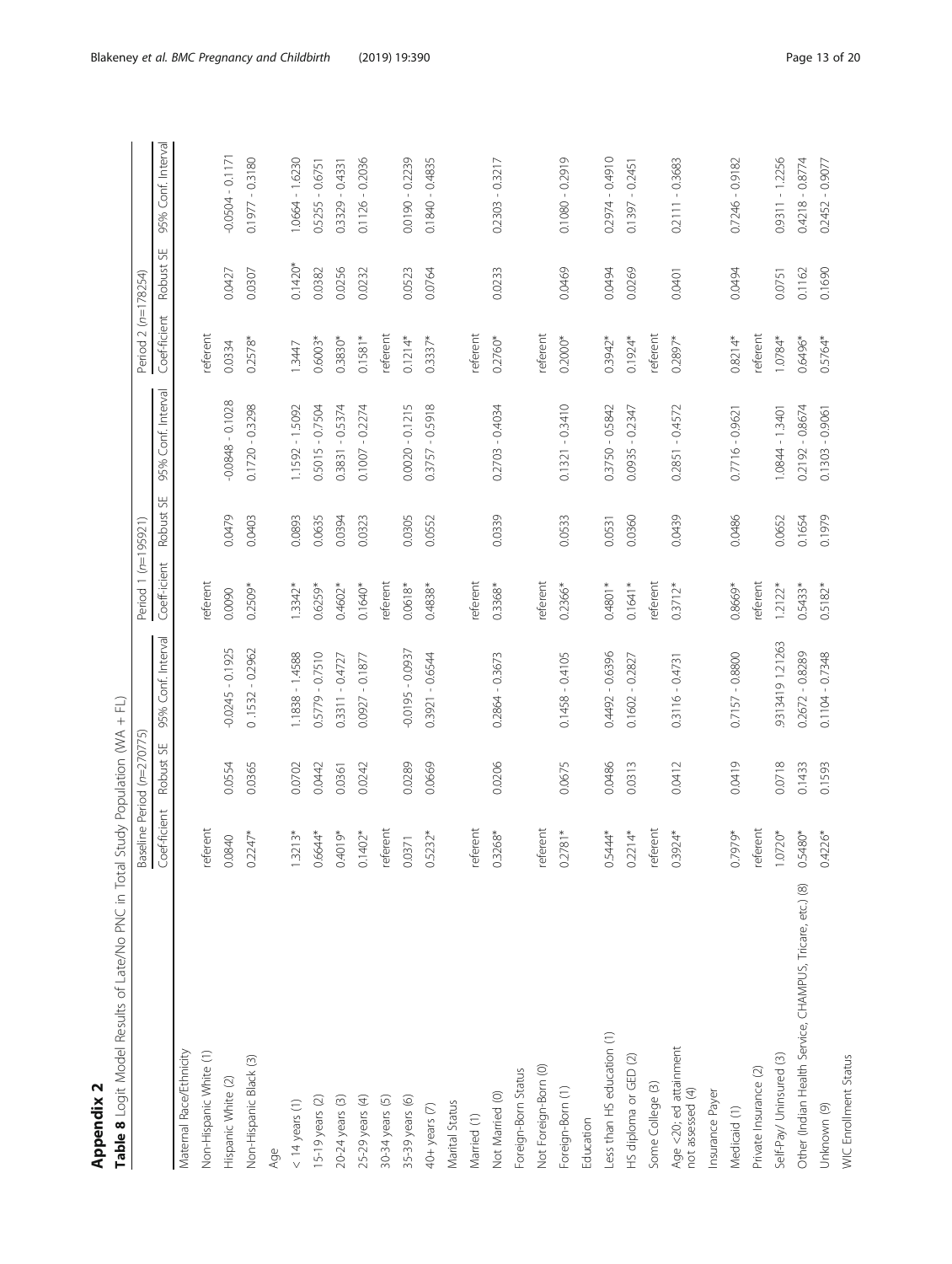| Table 8 Logit Model Results of Late/No PNC in Total Study Population (WA + FL) (Continued) |                            |           |                     |                     |           |                      |                     |           |                          |
|--------------------------------------------------------------------------------------------|----------------------------|-----------|---------------------|---------------------|-----------|----------------------|---------------------|-----------|--------------------------|
|                                                                                            | Baseline Period (n=270775) |           |                     | Period 1 (n=195921) |           |                      | Period 2 (n=178254) |           |                          |
|                                                                                            | Coef-ficient               | Robust SE | 95% Conf. Interval  | Coeff-icient        | Robust SE | 95% Conf. Interval   | Coef-ficient        | Robust SE | 95% Conf. Interval       |
| Yes WIC (1)                                                                                | $-0.0564$                  | 0.0307    | $-0.1166 - 0.0039$  | $-0.0463$           | 0.0351    | $-0.1151 - 0.0224$   | $-0.0363$           | 0.0407    | $-0.1161 - 0.0435$       |
| No WIC (0)                                                                                 | referent                   |           |                     | referent            |           |                      | referent            |           |                          |
| Unemployment Rate                                                                          | $-0.0121$                  | 0.0552    | $-0.1204 - 0.0962$  | $-0.0032$           | 0.0075    | $-0.0179 - 0.0116$   | $-0.0061$           | 0.0310    | $-0.0668 - 0.0546$       |
| Community Poverty                                                                          | $-0.2033$                  | 0.1094    | $-0.4177 - 0.0111$  | $-0.2882*$          | 0.1337    | $-0.5501 - 0.0262$   | $-0.3882*$          | 0.1345    | $-0.6518 - 0.1246$       |
| Median HH Income                                                                           | 0.0000                     | 0.0000    | $-0.0000 - 0.0000$  | 0.0000              | 0.0000    | $-3.48e-06 - 0.0000$ | 0.0000              | 0.0000    | $-9.57e-06 - 0.0000$     |
| Core Based Statistical Area                                                                |                            |           |                     |                     |           |                      |                     |           |                          |
| Metro-politan (1)                                                                          | referent                   |           |                     | referent            |           |                      | referent            |           |                          |
| Micro-politan (2)                                                                          | 0.0604                     | 0.1059    | $-0.1471 - 0.2680$  | 0.0140              | 0.1182    | $-0.217602456$       | 0.1245              | 0.1051    | $-0.0816 - 0.3306$       |
| Rural (3)                                                                                  | $-0.0860$                  | 0.1351    | $-0.3508 - 0.1789$  | $-0.1549$           | 0.1430    | $-0.4352 - 0.1255$   | $-0.1983$           | 0.1714    | $-0.5342 - 0.1377$       |
| Gini Coefficient                                                                           | $-0.1083$                  | 1.6231    | $-3.2895 - 3.0730$  | $-1.4975$           | 1.7262    | 4.8808 - 1.8857      | $-1.2660$           | 1.7388    | $-46740 - 2.1420$        |
| Percent Republican                                                                         | 0.0097*                    | 0.0034    | $0.0031 - 0.0163$   | $0.0121*$           | 0.0044    | $0.0035 - 0.0208$    | $0.0140*$           | 0.0048    | $0.0047 - 0.0234$        |
| Per Capita MDs (GPs and FM)                                                                | $-10.7779*$                | 5.2387    | $-21.0455 - 0.5104$ | $-6.9354$           | 4,6536    | $-16.0562 - 2.1854$  | $-6.461736$         | 5.1762    | $-16.6070 - 3.6835$      |
| LHD Per Capita 2MCH Expenditures                                                           | 0.0073                     | 0.0062    | $-0.0048 - 0.0193$  | $0.0139*$           | 0.0059    | $0.0023 - 0.0254$    | *0010.0             | 0.0061    | 0.0071 - 0.0309          |
| LHD Per Capita WIC Expenditures                                                            | $-0.0060$                  | 0.0187    | $-0.0427 - 0.0306$  | $-0.0070$           | 0.0171    | $-0.0405 - 0.0264$   | $-0.0143$           | 0.0200    | $-0.0535 - 0.0249$       |
| State                                                                                      |                            |           |                     |                     |           |                      |                     |           |                          |
| Florida (1)                                                                                | referent                   |           |                     | referent            |           |                      | referent            |           |                          |
| Washington (2)                                                                             | 0.4144                     | 0.2325    | $-0.0413 - 0.8702$  | $0.4335*$           | 0.2076    | $0.0267 - 0.8404$    | 0.3912              | 0.2105    | $-0.0214 - 0.8038$       |
| Constant                                                                                   | 8989<br>ကို                | 1.0361    | $-5.4296 - 1.3683$  | $-3.3255*$          | 0.9594    | $-5.2059 - 1.4452$   | $-3.23935$          | 1.2188    | $-5.6281 -$<br>$-0.8506$ |
|                                                                                            |                            |           |                     |                     |           |                      |                     |           |                          |

\*P < .05 was used to establish statistical significance and is indicated with an asterisk(\*) \*P < .05 was used to establish statistical significance and is indicated with an asterisk(\*)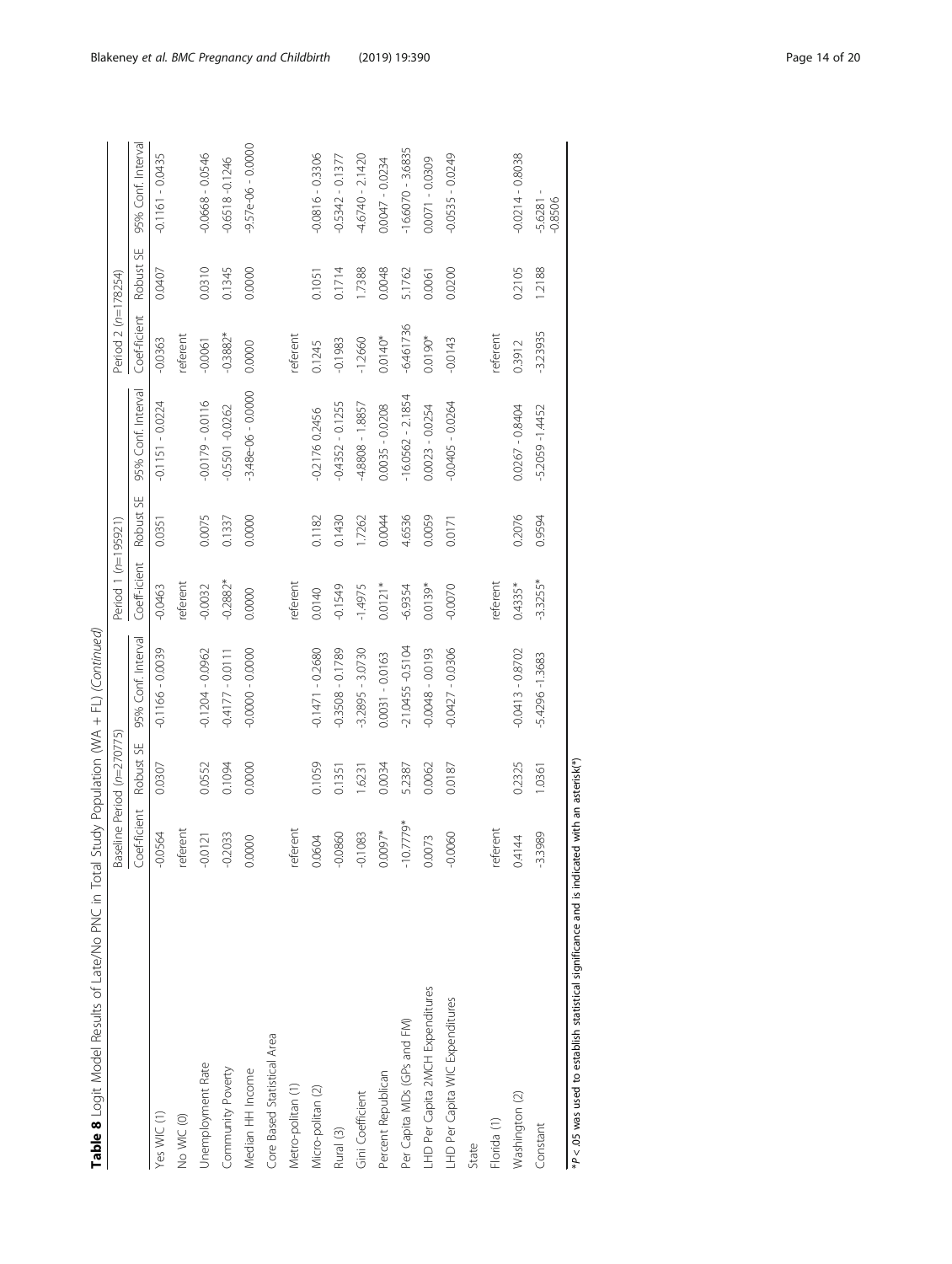Table 9 WA-only Regression Model Results<br>Washington State: Late/No PNC Table 9 WA-only Regression Model Results

Washington State: Late/No PNC

|                                                           | Coef.                                    |                     | Robust Std. Err. 95% Conf. Interval | Coef.    |                     | Robust Std. Err. 95% Conf. Interval Coef. |          |                     | Robust Std. Err. 95% Conf. Interval |
|-----------------------------------------------------------|------------------------------------------|---------------------|-------------------------------------|----------|---------------------|-------------------------------------------|----------|---------------------|-------------------------------------|
|                                                           |                                          | Baseline (n= 64814) |                                     |          | Period 1 (n= 52460) |                                           |          | Period 2 (n= 48628) |                                     |
| Maternal Race/Ethnicity                                   |                                          |                     |                                     |          |                     |                                           |          |                     |                                     |
| Non-Hispanic White (1)                                    | referent                                 |                     |                                     | eferent  |                     |                                           | referent |                     |                                     |
| Hispanic White (2)                                        | $0.038*$                                 | 0.011               | $0.016 - 0.061$                     | 0.023    | 0.012               | $-0.002 - 0.047$                          | $0.030*$ | 0.007               | $0.017 - 0.044$                     |
| Non-Hispanic Black (3)                                    | $-0.013*$                                | 0.012               | $-0.038 - 0.013$                    | 0.015    | 0.008               | $-0.001 - 0.032$                          | 0.006    | 0.007               | $-0.008 - 0.021$                    |
| Age                                                       |                                          |                     |                                     |          |                     |                                           |          |                     |                                     |
| $<$ 14 years (1)                                          | $0.298*$                                 | 0.032               | $0.233 - 0.364$                     | $0.341*$ | 0.057               | $0.226 - 0.457$                           | $0.306*$ | 0.069               | $0.166 - 0.446$                     |
| 15-19 years (2)                                           | $0.147*$                                 | 0.011               | $0.124 - 0.169$                     | $0.144*$ | 0.014               | $0.116 - 0.172$                           | $0.113*$ | 0.007               | $0.099 - 0.126$                     |
| $20-24$ years $(3)$                                       | $0.062*$                                 | 0.006               | $0.049 - 0.075$                     | $0.078*$ | 0.008               | $0.061 - 0.095$                           | 0.056*   | 0.005               | $0.045 - 0.066$                     |
| 25-29 years (4)                                           | $0.014*$                                 | 0.004               | $0.007 - 0.021$                     | $0.021*$ | 0.005               | $0.011 - 0.031$                           | $0.017*$ | 0.002               | 0.012 - 0.022                       |
| 30-34 years (5)                                           | referent                                 |                     |                                     | referent |                     |                                           | referent |                     |                                     |
| 35-39 years (6)                                           | 0.000                                    | 0.003               | $-0.006 - 0.007$                    | 0.005    | 0.004               | $-0.003 - 0.014$                          | 0.007    | 0.008               | $-0.010 - 0.023$                    |
| 40+ years (7)                                             | 0.002                                    | 0.005               | $-0.010 - 0.013$                    | $0.039*$ | 0.009               | $0.020 - 0.057$                           | 0.013    | 0.009               | $-0.006 - 0.032$                    |
| Marital Status                                            |                                          |                     |                                     |          |                     |                                           |          |                     |                                     |
| Vlarried (1)                                              | referent                                 |                     |                                     | referent |                     |                                           | referent |                     |                                     |
| <b>Not Married (0)</b>                                    | $0.059*$                                 | 0.008               | $0.042 - 0.077$                     | $0.053*$ | 0.014               | $0.025 - 0.082$                           | 0.045*   | 0.008               | $0.028 - 0.061$                     |
| Foreign-Born Status                                       |                                          |                     |                                     |          |                     |                                           |          |                     |                                     |
| Not Foreign-Born (0)                                      | referent                                 |                     |                                     | referent |                     |                                           | referent |                     |                                     |
| Foreign-Born (1)                                          | $0.056*$                                 | 0.010               | $0.035 - 0.076$                     | $0.066*$ | 0.011               | $0.043 - 0.089$                           | $0.063*$ | 0.007               | $0.048 - 0.078$                     |
| Education                                                 |                                          |                     |                                     |          |                     |                                           |          |                     |                                     |
| ess than HS education (1)                                 | $0.058*$                                 | 0.015               | 0.042-0.077                         | $0.051*$ | 0.008               | $0.034 - 0.067$                           | $0.037*$ | 0.012               | $0.012 - 0.061$                     |
| 15 diploma or GED                                         | $0.022*$                                 | 0.006               | 0.011-0.034                         | 0.010    | 0.006               | $-0.002 - 0.021$                          | $0.026*$ | 0.006               | $0.014 - 0.038$                     |
| Some College (3)                                          | referent                                 |                     |                                     | referent |                     |                                           | referent |                     |                                     |
| nsurance Payer                                            |                                          |                     |                                     |          |                     |                                           |          |                     |                                     |
| Medicaid (1)                                              | $0.089*$                                 | 0.011               | $0.067 - 0.110$                     | $0.101*$ | 0.016               | $0.068 - 0.134$                           | $0.084*$ | 0.012               | $0.060 - 0.108$                     |
| Private Insurance (2)                                     | referent                                 |                     |                                     | referent |                     |                                           | referent |                     |                                     |
| Self-Pay/ Uninsured (3)                                   | $87\text{\textdegree}$<br>$\overline{c}$ | 0.015               | $0.157 - 0.216$                     | $0.224*$ | 0.024               | $0.175 - 0.273$                           | $0.153*$ | 0.023               | $0.107 - 0.198$                     |
| Other (Indian Health Service, CHAMPUS, Tricare, etc.) (8) | 0.030                                    | 0.026               | $-0.023 - 0.083$                    | 0.022    | 0.029               | $-0.037 - 0.081$                          | $0.047*$ | 0.021               | $0.005 - 0.090$                     |
| Jnknown (9)                                               | 0.010                                    | 0.019               | $-0.029 - 0.049$                    | 0.047    | 0.040               | $-0.035 - 0.129$                          | 0.041    | 0.027               | $-0.013 - 0.095$                    |
| WIC Enrollment Status                                     |                                          |                     |                                     |          |                     |                                           |          |                     |                                     |
| Yes WIC (1)                                               | $-0.004$                                 | 0.007               | $-0.019 - 0.011$                    | 0.006    | 0.010               | $-0.014 - 0.027$                          | 0.003    | 0.013               | $-0.023 - 0.030$                    |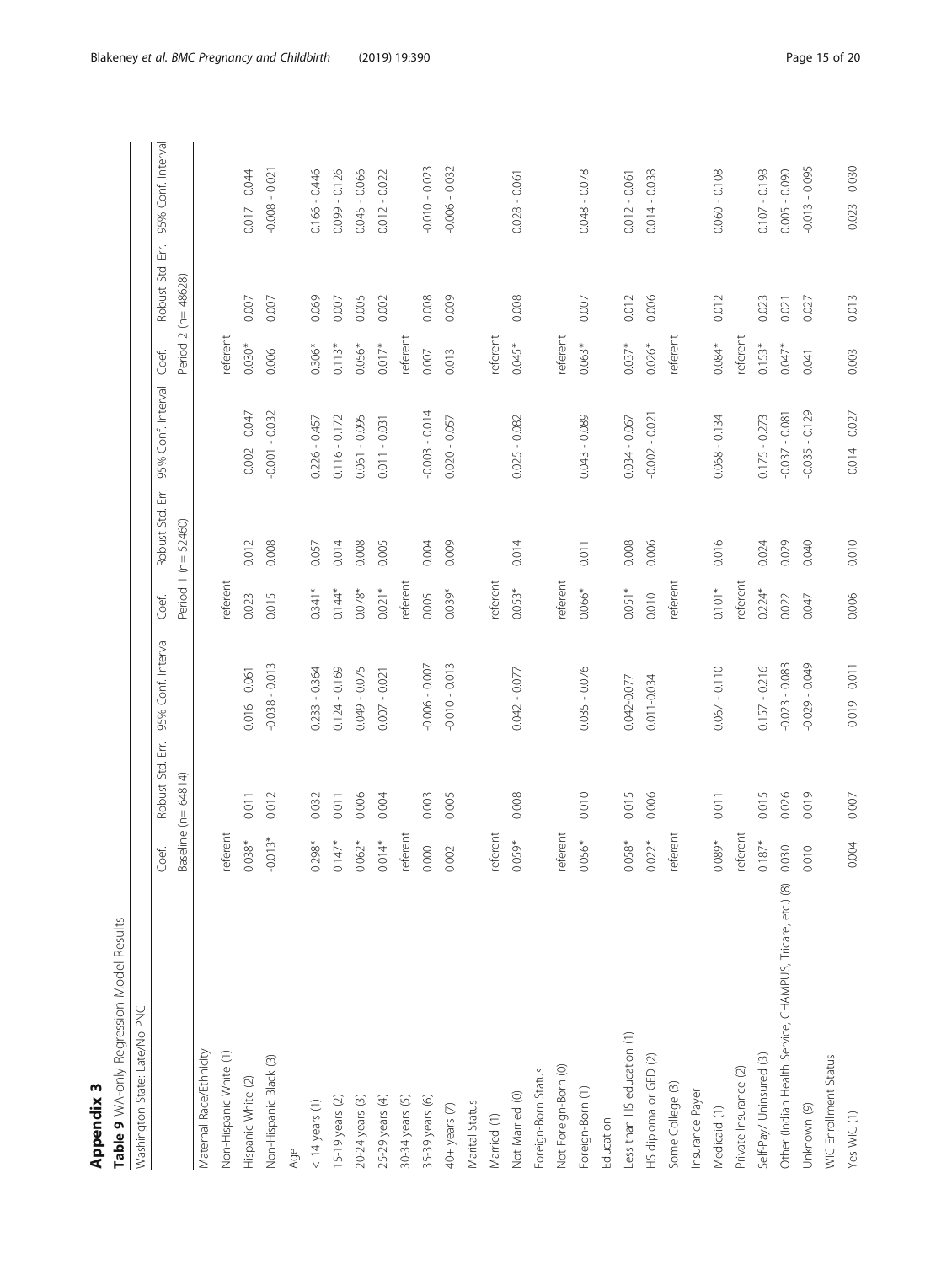| Table 9 WA-only Regression Model Results (Continued)                                         |                     |          |                                     |           |                     |                                           |           |                     |                                     |
|----------------------------------------------------------------------------------------------|---------------------|----------|-------------------------------------|-----------|---------------------|-------------------------------------------|-----------|---------------------|-------------------------------------|
| Washington State: Late/No PNC                                                                |                     |          |                                     |           |                     |                                           |           |                     |                                     |
|                                                                                              | Coef.               |          | Robust Std. Err. 95% Conf. Interval | Coef.     |                     | Robust Std. Err. 95% Conf. Interval Coef. |           |                     | Robust Std. Err. 95% Conf. Interval |
|                                                                                              | Baseline (n= 64814) |          |                                     |           | Period 1 (n= 52460) |                                           |           | Period 2 (n= 48628) |                                     |
| No WIC (0)                                                                                   | referent            |          |                                     | referent  |                     |                                           | referent  |                     |                                     |
| Unemployment Rate                                                                            | $-0.002$            | 0.009    | $-0.020 - 0.015$                    | 0.000     | 0.002               | $-0.003 - 0.003$                          | $-0.005$  | 0.005               | $-0.015 - 0.005$                    |
| Community Poverty                                                                            | $-0.019$            | 0.024    | $-0.068 - 0.030$                    | $-0.061*$ | 0.030               | $-0.123 - 0.001$                          | $-0.081*$ | 0.027               | $-0.136 - 0.026$                    |
| Median HH Income                                                                             | 2.35E-06            | 2.48E-06 | $-2.69e-06 - 7.40e-06$ 4.71 E-06    |           | 3.03E-06            | $-1.45e-06 - 0.000$                       |           | 1.79E-06 2.47E-06   | $-6.81e-06$<br>$-3.22 - 06$         |
| Core Based Statistical Area                                                                  |                     |          |                                     |           |                     |                                           |           |                     |                                     |
| Metro-politan (1)                                                                            | referent            |          |                                     | referent  |                     |                                           | referent  |                     |                                     |
| Micro-politan (2)                                                                            | 0.027               | 0.025    | $-0.024 - 0.078$                    | 0.020     | 0.029               | $-0.039 - 0.040$                          | 0.018     | 0.027               | $-0.037 - 0.073$                    |
| Rural (3)                                                                                    | 0.061               | 0.043    | $-0.027 - 0.149$                    | 0.089*    | 0.042               | $0.004 - 0.175$                           | 0.059     | 0.042               | $-0.026 - 0.145$                    |
| Gini Coefficient                                                                             | 0.251               | 0.530    | $-0.826 - 1.328$                    | 0.670     | 0.572               | $-0.491 - 1.831$                          | $-0.300$  | 0.465               | $-1.245 - 0.646$                    |
| Percent Republican                                                                           | $-0.0000$           | 0.0017   | $-0.0035 - 0.0034$                  | 0.0016    | 0.0027              | $-0.0039 - 0.0072$                        | 0.0033    | 0.0021              | $-0.0010 - 0.0075$                  |
| Per Capita MDs (GPs and FM)                                                                  | $-2.053*$           | 0.603    | $-3.278 -$<br>$-0.828$              | $-1.449*$ | 0.650               | $-2.770 -$<br>$-0.128$                    | $-1.157$  | 0.702               | $-2.584 - 0.269$                    |
| LHD Per Capita 2MCH Expenditures                                                             | $-0.0011$           | 0.0025   | $-0.0062 - 0.0040$                  | $-0.0010$ | 0.0030              | $-0.0070 - 0.0051$                        | 0.0042    | 0.0022              | $-0.0002 - 0.0086$                  |
| LHD Per Capita WIC Expenditures                                                              | $-0.0019$           | 0.0067   | $-0.0156 - 0.0118$                  | $-0.0043$ | 0.0074              | $-0.0193 - 0.0106$                        | $-0.0088$ | 0.0058              | $-0.0207 - 0.0030$                  |
| Constant                                                                                     | $-0.0750$           | 0.3464   | -0.7789 0.6290                      | $-0.4806$ | 0.4286              | $-1.3517 - 0.3904$                        | 0.0392    | 0.3394              | $-0.6506 - 0.7290$                  |
| *P < .05 was used to establish statistical significance and is indicated with an asterisk(*) |                     |          |                                     |           |                     |                                           |           |                     |                                     |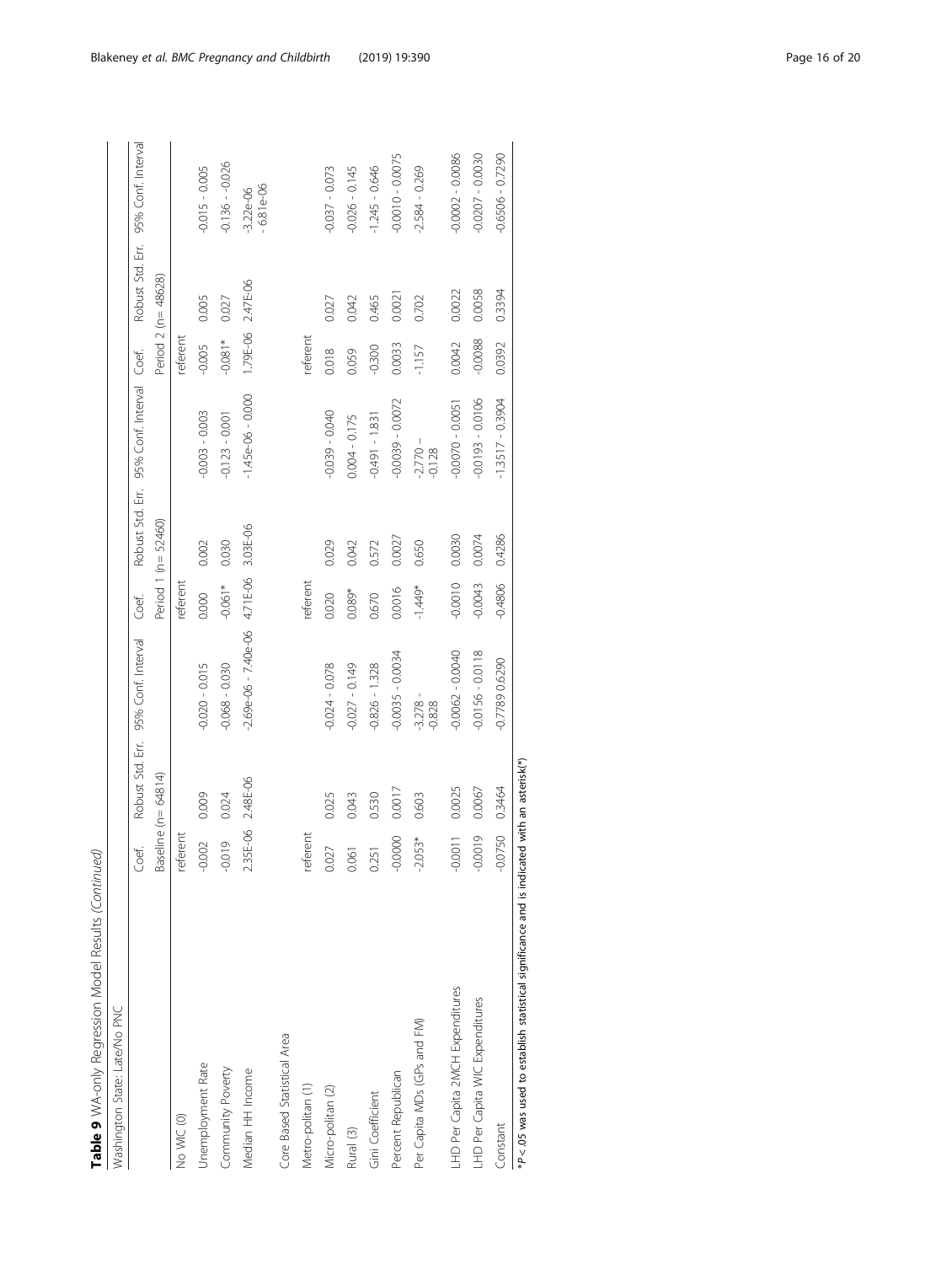| E<br>ī |  |
|--------|--|
|        |  |
|        |  |
|        |  |
|        |  |
| Ξ      |  |

| I               |
|-----------------|
| s<br>c          |
| いいっこう<br>١<br>j |
| i<br>ī<br>İ     |
|                 |
|                 |

| Florida: Late/No PNC |
|----------------------|

| Florida: Late/No PNC                                                    |                             |                   |                    |                                  |                     |                    |                              |                     |                       |
|-------------------------------------------------------------------------|-----------------------------|-------------------|--------------------|----------------------------------|---------------------|--------------------|------------------------------|---------------------|-----------------------|
|                                                                         | Coef.                       | Robust Std.<br>丘. | 95% Conf. Interval | Coef.                            | Robust Std.<br>Err. | 95% Conf. Interval | Coef.                        | Robust Std.<br>Err. | 95% Conf.<br>Interval |
|                                                                         | $n = 205961$<br>Baseline    |                   |                    | $n = 143461$<br>Per <sub>1</sub> |                     |                    | n=129626<br>Per <sub>2</sub> |                     |                       |
| Maternal Race/Ethnicity                                                 |                             |                   |                    |                                  |                     |                    |                              |                     |                       |
| Non-Hispanic White (1)                                                  | referent                    |                   |                    | referent                         |                     |                    | referent                     |                     |                       |
| Hispanic White (2)                                                      | 0.0142                      | 0.0111            | $-0.0080 - 0.0364$ | 0.0006                           | 0.0095              | $-0.0184 - 0.0195$ | 0.0007                       | 0.0077              | $-0.0146 - 0.0161$    |
| Non-Hispanic Black (3)                                                  | $0.0362*$                   | 0.0058            | $0.0245 - 0.0478$  | $0.0375*$                        | 0.0063              | 0.0250 - 0.0500    | 0.0348*                      | 0.0050              | $0.0248 - 0.0447$     |
| Age                                                                     |                             |                   |                    |                                  |                     |                    |                              |                     |                       |
| $<$ 14 years (1)                                                        | $0.2522*$                   | 0.0159            | $0.2204 - 0.284$   | $0.2431*$                        | 0.0187              | 0.2057 - 0.2804    | $0.2512*$                    | 0.0344              | $0.1825 - 0.3120$     |
| 15-19 years (2)                                                         | 0.0899*                     | 0.0053            | $0.0793 - 0.1005$  | $0.0792*$                        | 0.0084              | 0.0626 - 0.0959    | 0.0816*                      | 0.0052              | $0.0713 - 0.0919$     |
| $20-24$ years $(3)$                                                     | $0.0306*$                   | 0.0029            | 0.0250 - 0.0363    | $0.0360*$                        | 0.0026              | $0.0307 - 0.0412$  | 0.0310*                      | 0.0037              | 0.0236 - 0.0383       |
| 25-29 years (4)                                                         | $\zeta^*$<br>0.007          | 0.0021            | $0.0027 - 0.0113$  | $0.0074*$                        | 0.0031              | $0.0012 - 0.0136$  | $0.0086*$                    | 0.0031              | $0.0025 - 0.0147$     |
| 30-34 years (5)                                                         | referent                    |                   |                    |                                  | referent            |                    |                              |                     |                       |
| 35-39 years (6)                                                         | Ü,<br>0.003                 | 0.0030            | $-0.0026 - 0.0093$ | $0.0043*$                        | 0.0032              | $-0.0020 - 0.0106$ | $0.0108*$                    | 0.0048              | 0.0013 - 0.0204       |
| 40+ years (7)                                                           | $86*$<br>0.058              | 0.0091            | 0.0404 - 0.0768    | $0.0449*$                        | 0.0082              | $0.0286 - 0.0612$  | 0.0336*                      | 0.0086              | $0.0164 - 0.0507$     |
| Marital Status                                                          |                             |                   |                    |                                  |                     |                    |                              |                     |                       |
| Married (1)                                                             | referent                    |                   |                    | referent                         |                     |                    | referent                     |                     |                       |
| Not Married (0)                                                         | $\tilde{\gamma}^*$<br>0.037 | 0.0023            | $0.0328 - 0.0419$  | $0.0393*$                        | 0.0052              | 0.0289 - 0.0497    | 0.0288*                      | 0.0037              | 0.0214 - 0.0362       |
| Foreign-Born Status                                                     |                             |                   |                    |                                  |                     |                    |                              |                     |                       |
| Not Foreign-Born (0)                                                    | referent                    |                   |                    | referent                         |                     |                    | referent                     |                     |                       |
| Foreign-Born (1)                                                        | $\tilde{c}^*$<br>0.033      | 0.0112            | 0.0110 - 0.0557    | $0.0217*$                        | 0.0078              | 0.0061 - 0.0372    | 0.0148*                      | 0.0058              | $0.0031 - 0.0264$     |
| Education                                                               |                             |                   |                    |                                  |                     |                    |                              |                     |                       |
| Less than HS education (1)                                              | $^*_{\infty}$<br>0.091      | 0.0118            | $0.0683 - 0.1153$  | 0.0896*                          | 0.0138              | $0.0621 - 0.1170$  | $0.0701*$                    | 0.0079              | 0.0543 - 0.0860       |
| HS diploma or GED (2)                                                   | $\uparrow^*$<br>0.021       | 0.0053            | 0.0111 - 0.0323    | 0.0193*                          | 0.0067              | 0.0059 - 0.0327    | $0.0200*$                    | 0.0052              | 0.0096 - 0.0305       |
| Some College (3)                                                        | referent                    |                   |                    | referent                         |                     |                    | referent                     |                     |                       |
| Age <20; ed attainment not assessed (4)                                 | ξ,<br>0.064                 | 0.0072            | 0.0502 - 0.0788    | 0.0656*                          | 0.0086              | 0.0484 - 0.0829    | 0.0464*                      | 0.0075              | $0.0315 - 0.0614$     |
| Insurance Payer                                                         |                             |                   |                    |                                  |                     |                    |                              |                     |                       |
| Medicaid (1)                                                            | $0.1041*$                   | 0.0077            | $0.0887 - 0.1196$  | 0.1156                           | 0.0091              | $0.0975 - 0.1337$  | $0.1033*$                    | 0.0088              | $0.0857 - 0.1210$     |
| Private Insurance (2)                                                   | referent                    |                   |                    | referent                         |                     |                    | referent                     |                     |                       |
| Self-Pay/ Uninsured (3)                                                 | $0.1561*$                   | 0.0207            | $0.1148 - 0.1973$  | 0.1757                           | 0.0170              | $0.1418 - 0.2096$  | $0.1432*$                    | 0.0190              | $0.1053 - 0.1810$     |
| Other (Indian Health Service, CHAMPUS, Tricare, etc.)<br>$\circledcirc$ | $0.0752*$                   | 0.0304            | $0.0144 - 0.1360$  | 0.0840                           | 0.0351              | 0.0141 - 0.1540    | 0.0814*                      | 0.0235              | $0.0345 - 0.1284$     |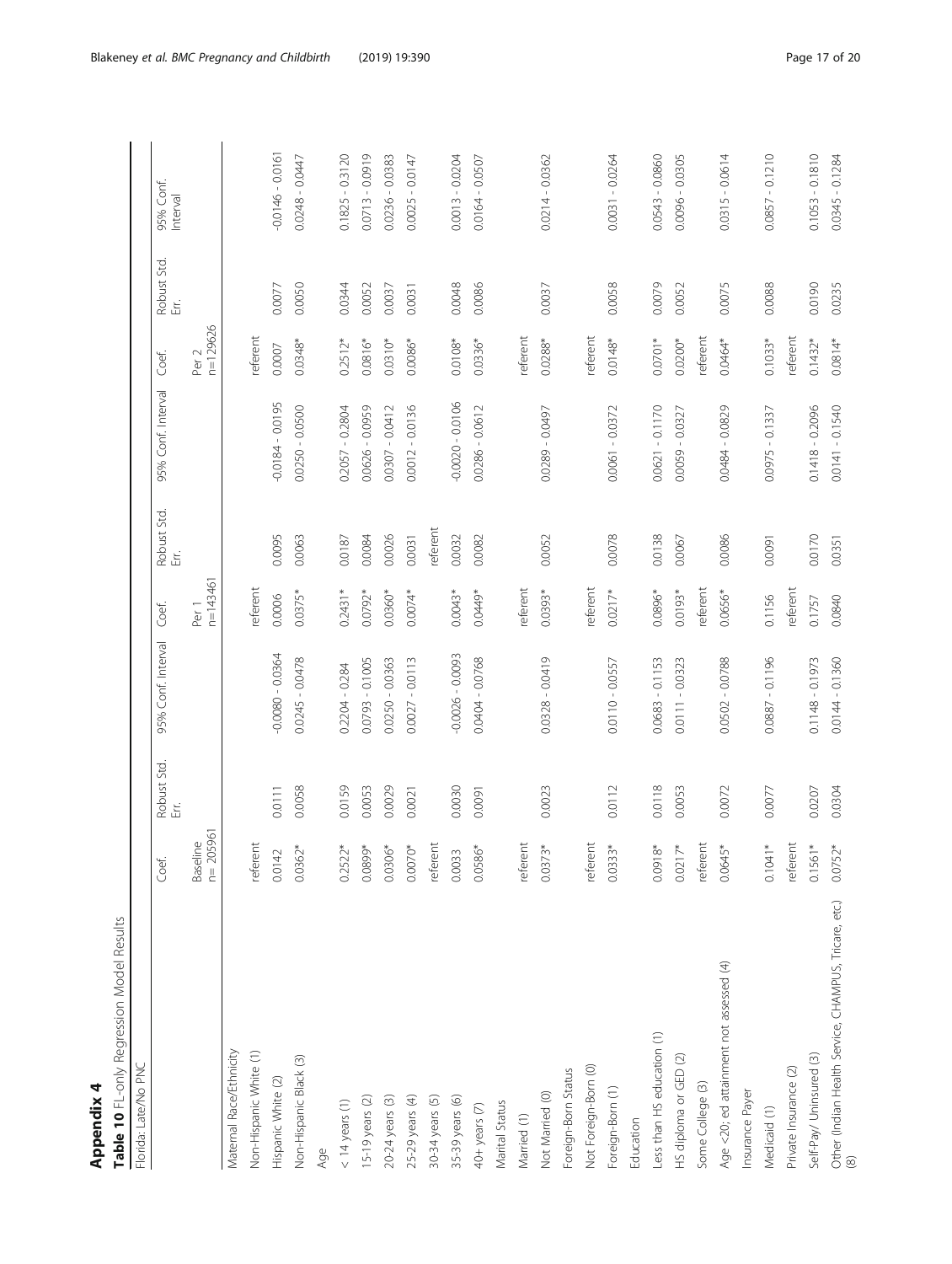| Florida: Late/No PNC                                                                         |                                        |                     |                           |                                  |                     |                                     |                   |                     |                                 |
|----------------------------------------------------------------------------------------------|----------------------------------------|---------------------|---------------------------|----------------------------------|---------------------|-------------------------------------|-------------------|---------------------|---------------------------------|
|                                                                                              | Coef.                                  | Robust Std.<br>Εrτ. | 95% Conf. Interval        | Coef.                            | Robust Std.<br>Err. | 95% Conf. Interval                  | Coef.             | Robust Std.<br>Err. | 95% Conf.<br>Interval           |
|                                                                                              | n= 205961<br>$\overline{0}$<br>Baselin |                     |                           | $n = 143461$<br>Per <sub>1</sub> |                     |                                     | n=129626<br>Per 2 |                     |                                 |
| Unknown (9)                                                                                  | 0.0959*                                | 0.0306              | $0.0349 - 0.1569$         | 0.0654                           | 0.0274              | $0.0107 - 0.1202$                   | 0.0813*           | 0.0350              | $0.0113 - 0.1512$               |
| WIC Enrollment Status                                                                        |                                        |                     |                           |                                  |                     |                                     |                   |                     |                                 |
| Yes WIC (1)                                                                                  | $-0.0156*$                             | 0.0052              | $-0.0261 - 0.0051$        | $-0.0176*$                       | 0.0054              | $-0.0283 - 0.0069$                  | $-0.0133*$        | 0.0057              | $-0.0246 - 0.0020$              |
| No WIC (0)                                                                                   | referent                               |                     |                           | referent                         |                     |                                     | referent          |                     |                                 |
| Unemployment Rate                                                                            | $-0.0053$                              | 0.0097              | $-0.0247 - 0.0140$        | -0.0009                          | 0.0010              | $-0.0029 - 0.0011$                  | $-0.0009$         | 0.0055              | $-0.0119 - 0.0101$              |
| Community Poverty                                                                            | $-0.0417$                              | 0.0277              | $-0.0971 - 0.0137$        | $-0.0339$                        | 0.0279              | $-0.0896 - 0.0218$                  | $-0.0451$         | 0.0256              | $-0.0961 - 0.0060$              |
| Median HH Income                                                                             | 0.0000                                 | 0.0000              | $-2.69e-06 - 4.02e-$<br>8 | 0.0000                           | 0.0000              | $-1.66e-06 - 4.30e-$<br>$8^{\circ}$ | 0.0000            | 0.0000              | $-2.57e-06384e-$<br>$8^{\circ}$ |
| Core Based Statistical Area                                                                  |                                        |                     |                           |                                  |                     |                                     |                   |                     |                                 |
| Metro-politan (1)                                                                            | referent                               |                     |                           | referent                         |                     |                                     | referent          |                     |                                 |
| Micro-politan (2)                                                                            | 0.0140                                 | 0.0229              | $-0.0318 - 0.0597$        | 0.0046                           | 0.0290              | $-0.0532 - 0.0624$                  | 0.0288            | 0.0244              | $-0.0200 - 0.0775$              |
| Rural (3)                                                                                    | $-0.0290$                              | 0.0282              | $-0.0853 - 0.0272$        | $-0.0534$                        | 0.0299              | $-0.1130 - 0.0063$                  | $-0.0537$         | 0.0394              | $-0.1323 - 0.0249$              |
| Gini Coefficient                                                                             | 0.1556                                 | 0.2475              | $-0.3386 - 0.6498$        | $-0.1628$                        | 0.2699              | $-0.7017 - 0.3762$                  | $-0.0573$         | 0.2550              | $-0.5664 - 0.4517$              |
| Percent Republican                                                                           | 0.0013                                 | 0.0007              | $-0.0002 - 0.0028$        | $0.0016*$                        | 0.0007              | 0.0001 - 0030864                    | $0.0018*$         | 0.0008              | 0.0002 - 0.0033                 |
| Per Capita MDs (GPs and FM)                                                                  | $-1.4921$                              | 0.9801              | $-3.449 - .4648048$       | $-1.0235$                        | 0.8486              | $-2.7178 - 0.6709$                  | $-0.7734$         | 1.0032              | $-2.7764 - 1.2296$              |
| LHD Per Capita 2MCH Expenditures                                                             | 0.0019                                 | 0.0016              | $-0.0013 - 0.0051$        | 0.0022                           | 0.0013              | $-0.0005 - 0.0048$                  | $0.0028*$         | 0.0013              | 0.0001 - 0.0055                 |
| LHD Per Capita WIC Expenditures                                                              | 0.0002                                 | 0.0037              | $-0.0071 - 0.0075$        | -0.0009                          | 0.0030              | $-0.0069 - 0.0052$                  | $-0.0013$         | 0.0032              | $-0.0077 - 0.0052$              |
| Constant                                                                                     | $-0.0979$                              | 0.1822              | $-0.4618 - 0.2659$        | $-0.0125$                        | 0.1727              | $-0.3572 - 0.3324$                  | $-0.0337$         | 0.2047              | $-0.4424 - 0.3751$              |
| *P < .05 was used to establish statistical significance and is indicated with an asterisk(*) |                                        |                     |                           |                                  |                     |                                     |                   |                     |                                 |

Table 10 FL-only Regression Model Results (Continued) Table 10 FL-only Regression Model Results (Continued)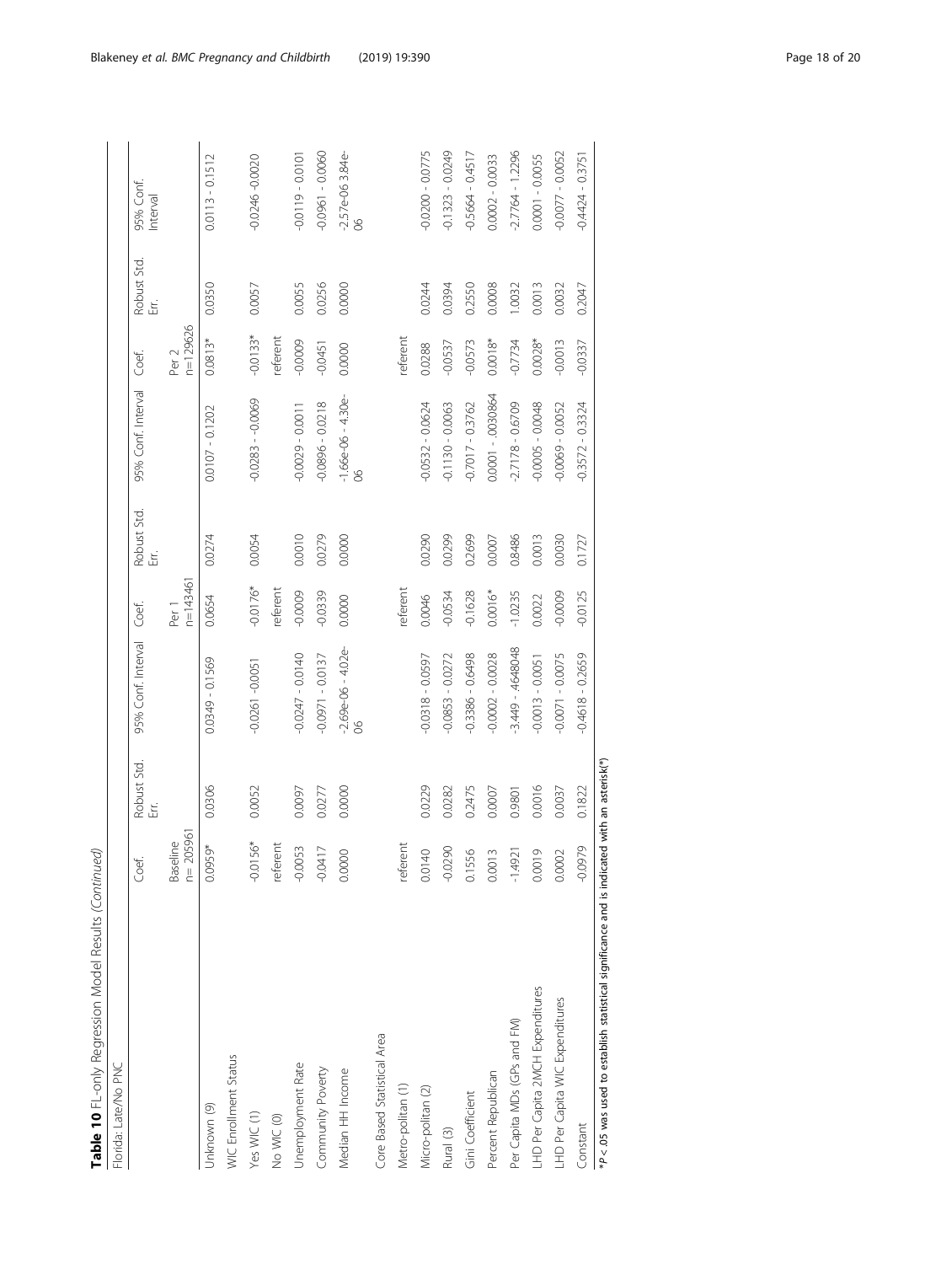### <span id="page-18-0"></span>Abbreviations

2MCH: combined FP and MICA expenditures; ACA: Affordable Care Act; AIC: Akaike information criteria; ARRA: American Recovery and Reinvestment Act; BIC: Bayesian information criteria; BW/LBW: Birth weight/Low birth weight; CBSA: Core-based statistical area; CHAMPUS: Civilian Health and Medical Program of the Uniform Services; CONSORT: Consolidated Standards of Reporting Trials; DFB: Difference from best; DHHS: Department of Health and Human Services; DOH: Department of Health; FL: State of Florida; FM: Family medicine; FP: Family planning; FY: Fiscal year; GA: Gestational age; GED: General education diploma; GP: General practitioner; GR: Great Recession (December 2007–June 2009); HP: Healthy People; HS: High school; IID: Increase in disparity; IM: Infant mortality; IRB: Institutional Review Board; LBW: Low birth weight (< 2500 g); LHD: Local health department; LHJ: Local health jurisdiction; LPM: Linear probability (regression) model; MCH: Maternal/Child health; MD: Medical doctor; MICA: Maternal, infant, child, and adolescent (service line composite LHD expenditures); MICH: Maternal, infant, and child health; NBER: National Bureau of Economic Research; PHAST: Public Health Activities and Services Tracking Study; PNC: Prenatal care; PTB32: Preterm birth < 32 weeks; PTB37: Preterm birth < 37 weeks; SD: Standard deviation; SES: Socioeconomic status; SNAP: Supplemental Nutrition Assistance Program; TANF: Temporary Aid for Needy Families; U.S.: United States; USDA: United States Department of Agriculture; VLBW: Very low birth weight (< 1500 g); WA: State of Washington; WIC: Special Supplemental Nutrition Program for Women, Infants, and Children

### Acknowledgements

The authors would like to acknowledge valuable feedback provided by Andrew Dannenberg and Chris Adolph on this manuscript as it was being developed. We also appreciate the assistance of Erich von Abele for his professional writing services who assisted with final copyediting and formatting.

### Authors' contributions

EB formulated the study questions, retrieved, cleaned, and analyzed the data and interpreted results. JH provided expert statistical assistance. All authors (EB, JH, BB, BZ) made substantial contributions to the conception and interpretation of the data as well as read and approved the final manuscript.

### Authors' information

EB is a Research Assistant Professor at the University of Washington School of Nursing. She has a bachelor's degree in Politics and Environmental Studies (Whitman College), a bachelor's degree in Nursing (Johns Hopkins), a master's degree in International Education (New York University), and a PhD in Nursing Science with a focus on social science statistics (University of Washington). Dr. Blakeney led this project as part of her doctoral studies (during and on the Great Recession) and has extensive training in health services research methods. JH is a Sociology Professor with deep expertise in research methods and statistics at the University of Washington in the Department of Sociology. He has spent the past twenty-five years studying sociology of health over the life course—often focusing on the role of family, peer group, and neighborhood context on various outcomes. BB is a Professor in the School of Nursing at the University of Washington. Her research is focused on public health systems with a particular interest in the structures and practices of state and local health departments in relation to health outcomes and reducing disparities. BZ is Professor in the School of Nursing at the University of Washington. Her research is focused on collaborative approaches to improving quality and safety of patient care within healthcare systems.

### Funding

Funding for this study was provided by University of Washington's ITHS TL1 Predoctoral Training Grant (TL1 TR000422), a University of Washington School of Nursing Hahn Endowed Fellowship, and NIH National Heart, Lung, and Blood Institute K12 (#5K12HL137940) as part of the UW Implementation Science Training Program. The first author received all funding for this study. TL1 funding was used to support the authors time, to obtain research supplies (e.g., statistical programs, data retrieval fees), and research related travel. Fellowship funds were used to support costs of research supplies after the completion of TL1 funding. K12 funds were used to support the authors time during manuscript finalization and revision.

### Availability of data and materials

The data that support the findings of this study are available from the Washington State Department of Health and the Florida State Department of Health but restrictions apply to the availability of these data, which were used under license for the current study, and so are not publicly available. Data are however available from the authors upon reasonable request and with permission of the State Departments of Health in Washington and Florida.

### Ethics approval and consent to participate

This project was approved by the University of Washington Human Subjects Division (HSD #42509), the Florida State Department of Health, and the Washington State Department of Health.

#### Consent for publication

Not applicable.

### Competing interests

The authors declare that they have no competing interests.

#### Author details

<sup>1</sup>Department of Biobehavioral Nursing and Health Informatics, Center for Health Sciences Interprofessional Education, Research, and Practice (CHSIE), Seattle, USA. <sup>2</sup>Department of Sociology, University of Washington, Box 353340, Seattle, WA 98195, USA. <sup>3</sup>School of Nursing, University of Washington, UW Health Sciences Building, Box 357266, Seattle, WA 98195, USA.

## Received: 21 December 2018 Accepted: 30 August 2019<br>Published an line: 26 Dember 2016

### References

- 1. Bitler M, Hoynes H, Kuku E. Child poverty, the great recession, and the social safety net in the United States. J Policy Anal Manage. 2011;36(2):358–89.
- 2. Pilkauskas NV, Currie J, Garfinkel I. The great recession, public transfers, and material hardship. Soc Serv Rev. 2012;86(3):401–27.
- 3. CredAbility Consumer Distress Index. CredAbility Consumer Distress Index. (n.d.). [https://fred.stlouisfed.org/series/CCDIHBQ156N.](https://www.google.com/url?q=https%3A%2F%2Ffred.stlouisfed.org%2Fseries%2FCCDIHBQ156N&sa=D&sntz=1&usg=AFQjCNH6Lvd6o6W6knEWkKR6xg2Z4SItyw) Accessed 6 Nov 2018.
- 4. Bureau of Labor Statistics. The Recession of 2007-2009: BLS spotlight on statistics. 2012. <https://www.bls.gov/spotlight/2012/recession/>. Accessed 26 August 2014
- 5. National Association of City and County Health Officials. Local health department job losses and program cuts: findings from the January 2011 survey and 2010 National Profile Study (research brief). Washington, D.C: National Association of City and County Health Officials; 2011. [https://www.](https://www.marlerblog.com/uploads/image/ESS-Research-Brief-June-2011-revised-1.pdf) [marlerblog.com/uploads/image/ESS-Research-Brief-June-2011-revised-1.pdf](https://www.marlerblog.com/uploads/image/ESS-Research-Brief-June-2011-revised-1.pdf). Accessed 27 May 2014
- 6. Business Cycle Dating Committee, National Bureau of Economic Research. Business Cycle Dating Committee, National Bureau of Economic Research. 2010. [http://www.nber.org/cycles/sept2010.html.](http://www.nber.org/cycles/sept2010.html) Accessed 14 December 2018.
- 7. Willard R, Shah GH, Leep C, Ku L. Impact of the 2008-2010 economic recession on local health departments. J Public Health Manag Pract. 2012; 18(2):106–14. [https://doi.org/10.1097/PHH.0b013e3182461cf2.](https://doi.org/10.1097/PHH.0b013e3182461cf2)
- 8. Howell EA. Reducing disparities in severe maternal morbidity and mortality. Clin Obstet Gynecol. 2018;61(2):387–99. [https://doi.org/10.1097/GRF.](https://doi.org/10.1097/GRF.0000000000000349) 000[0000000000000349](https://doi.org/10.1097/GRF.0000000000000349)
- Till SR, Everetts D, Haas DM. Incentives for increasing prenatal care use by women in order to improve maternal and neonatal outcomes. Cochrane Database Syst Rev. 2015;(12):CD009916. [https://doi.org/10.1002/14651858.](https://doi.org/10.1002/14651858.CD009916.pub2) [CD009916.pub2.](https://doi.org/10.1002/14651858.CD009916.pub2)
- 10. United States Department of Health and Human Services (USDHHS). Preventing infant mortality fact sheet. 2006. [https://minorityhealth.hhs.gov/](https://minorityhealth.hhs.gov/omh/browse.aspx?lvl=4&lvlid=23) [omh/browse.aspx?lvl=4&lvlid=23](https://minorityhealth.hhs.gov/omh/browse.aspx?lvl=4&lvlid=23). Accessed 14 December 2018.
- 11. Child Trends Databank. Late or no prenatal care. Child trends databank. 2014. <https://www.childtrends.org/?indicators=late-or-no-prenatal-care>. Accessed 25 August 2014.
- 12. Office on Women's Health, U. S. D. of H. and H. S. Prenatal care fact sheet. 2012. <https://www.womenshealth.gov/a-z-topics/prenatal-care>. Accessed 14 December 2018.